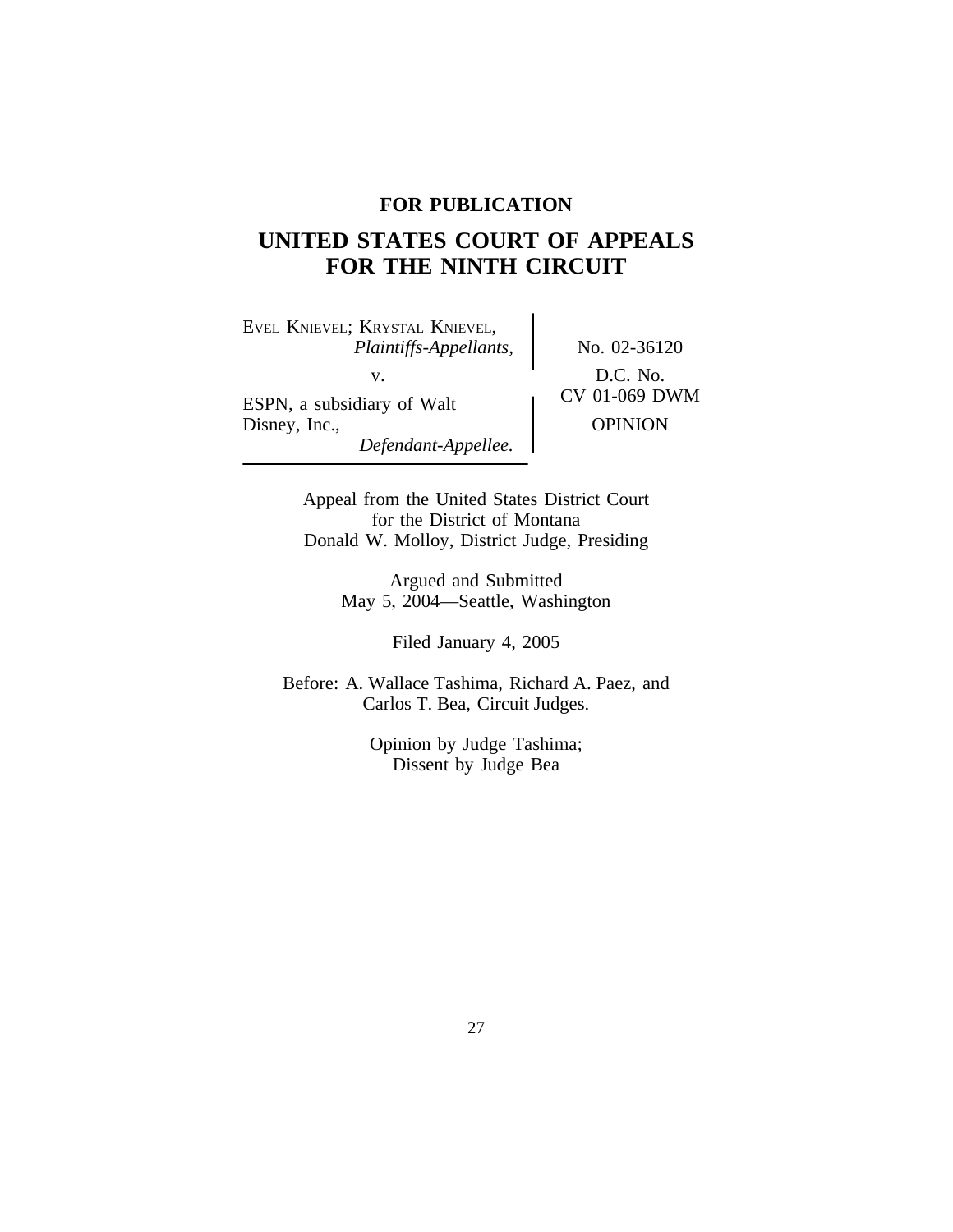## **COUNSEL**

Wade J. Dahood, Knight, Dahood, Everett & Sievers, Anaconda, Montana, for the plaintiffs-appellants.

Nathan Siegel, ABC, Inc., Washington, D.C., for the defendant-appellee.

#### **OPINION**

#### TASHIMA, Circuit Judge:

Famed motorcycle stuntman Evel Knievel and his wife Krystal were photographed when they attended ESPN's Action Sports and Music Awards in 2001. The photograph depicted Evel, who was wearing a motorcycle jacket and rosetinted sunglasses, with his right arm around Krystal and his left arm around another young woman. ESPN published the photograph on its "extreme sports" website with a caption that read "Evel Knievel proves that you're never too old to be a pimp." The Knievels brought suit against ESPN in state court, contending that the photograph and caption were defamatory because they accused Evel of soliciting prostitution and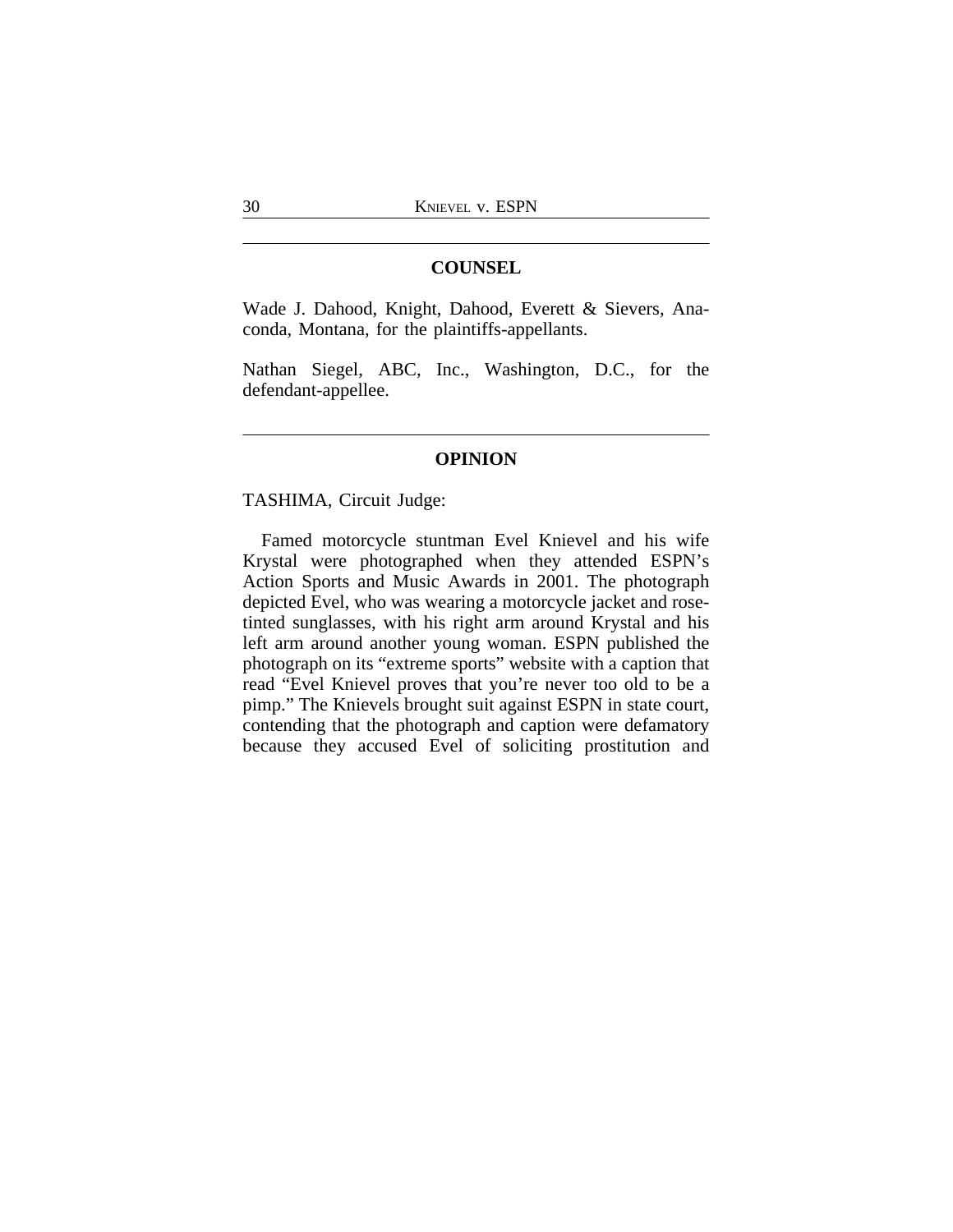KNIEVEL V. ESPN 31

implied that Krystal was a prostitute. ESPN removed the action to federal court and moved to dismiss for failure to state a claim pursuant to Fed. R. Civ. P. 12(b)(6). The court granted ESPN's motion on the ground that the photograph and its caption were not defamatory as a matter of law. We have jurisdiction pursuant to 28 U.S.C. § 1291, and we affirm.

**I.**

Evel's career as a daredevil began in 1965, when he toured the United States performing motorcycle stunts such as riding through fire walls, jumping over live rattlesnakes and mountain lions, and being towed at 200 miles an hour behind race cars holding on to a parachute. As Evel's reputation grew, so did the danger of his stunts. In 1968, he spent 30 days in a coma after an unsuccessful attempt to jump 151 feet across the fountains in front of Caesar's Palace in Las Vegas. Evel continued to perform daring jumps on his motorcycle, setting a world record in 1971 when he cleared 19 Dodge cars. In 1973, Evel stunned a crowd of 35,000 in the Los Angeles Coliseum when he launched from a ski jump over 50 cars stacked atop one another. In 1974, keeping his promise to a fan, Evel risked his life on national television in an unsuccessful attempt to clear the Snake River Canyon in Idaho on his rocket powered "Skycycle." His awe-inspiring attempt to jump over 14 Greyhound buses in 1975 continues to hold the ABC's Wide World of Sports TV viewing audience record with a whopping 52% of household share.<sup>1</sup>

Because of his distinguished career as a motorcycle daredevil, Evel Knievel has become one of the most recognized names in sports throughout the world. The Smithsonian Institute has dedicated a portion of its museum to honor his achievements, and at least seven books and four motion pictures have been dedicated to his life. Evel enjoys an excellent reputation in his community as a humanitarian and an advo-

**<sup>1</sup>** *See* http://www.evelknievel.com (last visited July 20, 2004).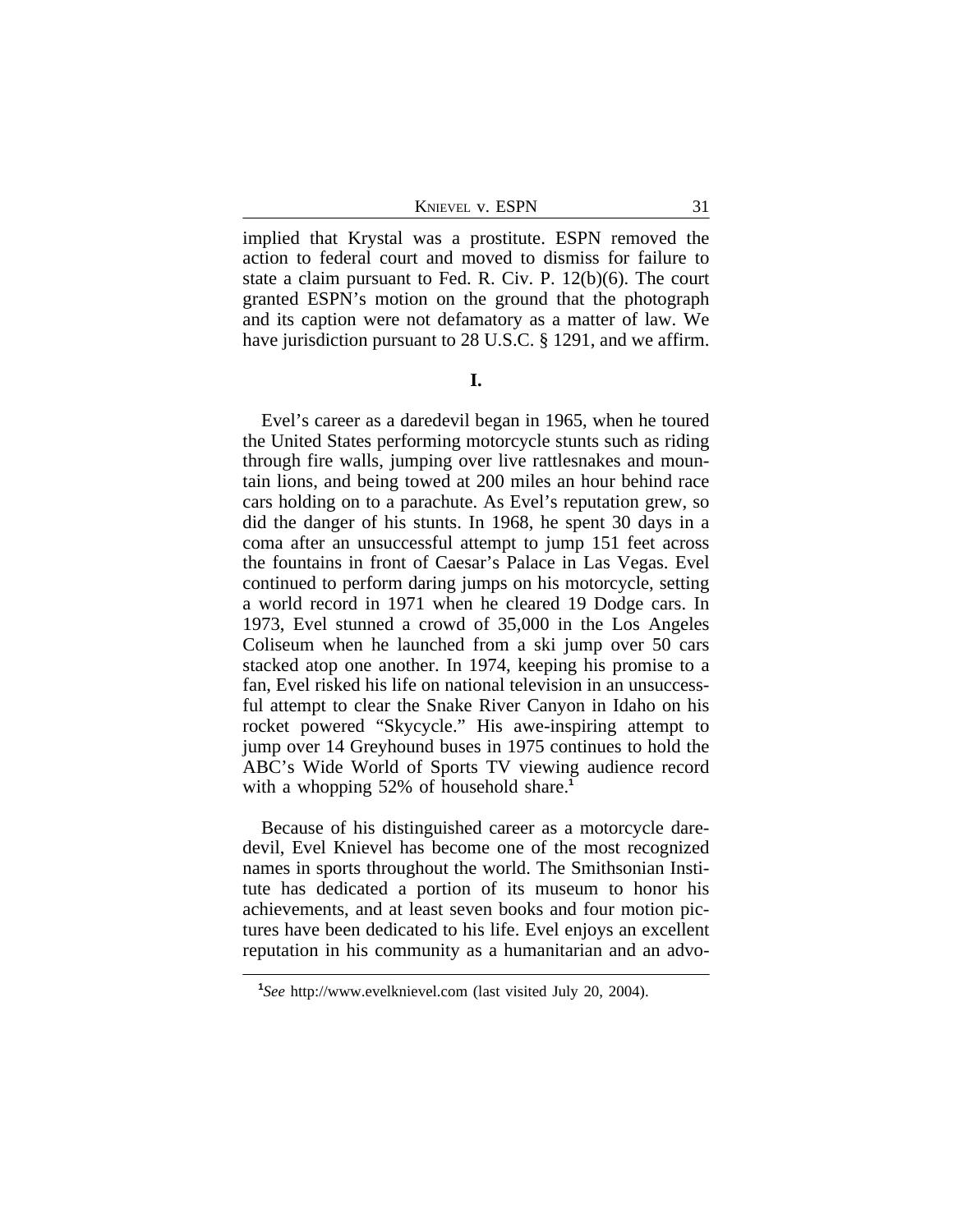cate for the well-being of young people, and he has used his fame and notoriety to promote anti-drug programs and motorcycle safety. He has also served as a spokesperson for several prominent corporations, including clothing manufacturer Tommy Hilfiger and tire makers Firestone and Bridgestone.

In April 2001, ESPN held its Action Sports and Music Awards ceremony, at which celebrities in the fields of extreme sports and popular music such as rap and heavy metal converged. Well-known musicians Ben Harper and James Hatfield were there, as were popular rappers Busta Rhymes and LL Cool J. Evel, who is commonly thought of as the "father of extreme sports," was in attendance with Krystal. ESPN arranged to have many of the celebrities in attendance photographed, including the Knievels. In one photograph, Evel is flanked on his right by his wife and on his left by an unidentified young woman. He has one arm around each woman and he wears rose-tinted sunglasses and a motorcycle jacket.

ESPN published the photograph of the Knievels on the "Green Carpet Gallery" portion of its "EXPN.com" website. The EXPN.com site features information and photographs relating to "extreme" sports such as skateboarding, surfing, and motorcycle racing. The "Green Carpet Gallery" portion of the site documents the celebrities that attended ESPN's Action Sports and Music Awards. When a viewer clicks on the Green Carpet Gallery icon, he or she is directed to a photograph of two men grasping hands, which is accompanied by a caption that reads "Colin McKay and Cary Hart share the love." From there the viewer can click the "next" icon to scroll through the remaining photographs sequentially. There are 17 photographs in all, each featuring one or more celebrities, and each accompanied by a caption. One shows a woman in a black dress, and is accompanied by a caption that reads "Tara Dakides lookin' sexy, even though we all know she is hardcore." Another shows a man with sunglasses, and is accompanied by the caption "Ben Hinkley rocks the shades so the ladies can't see him scoping." The photograph of the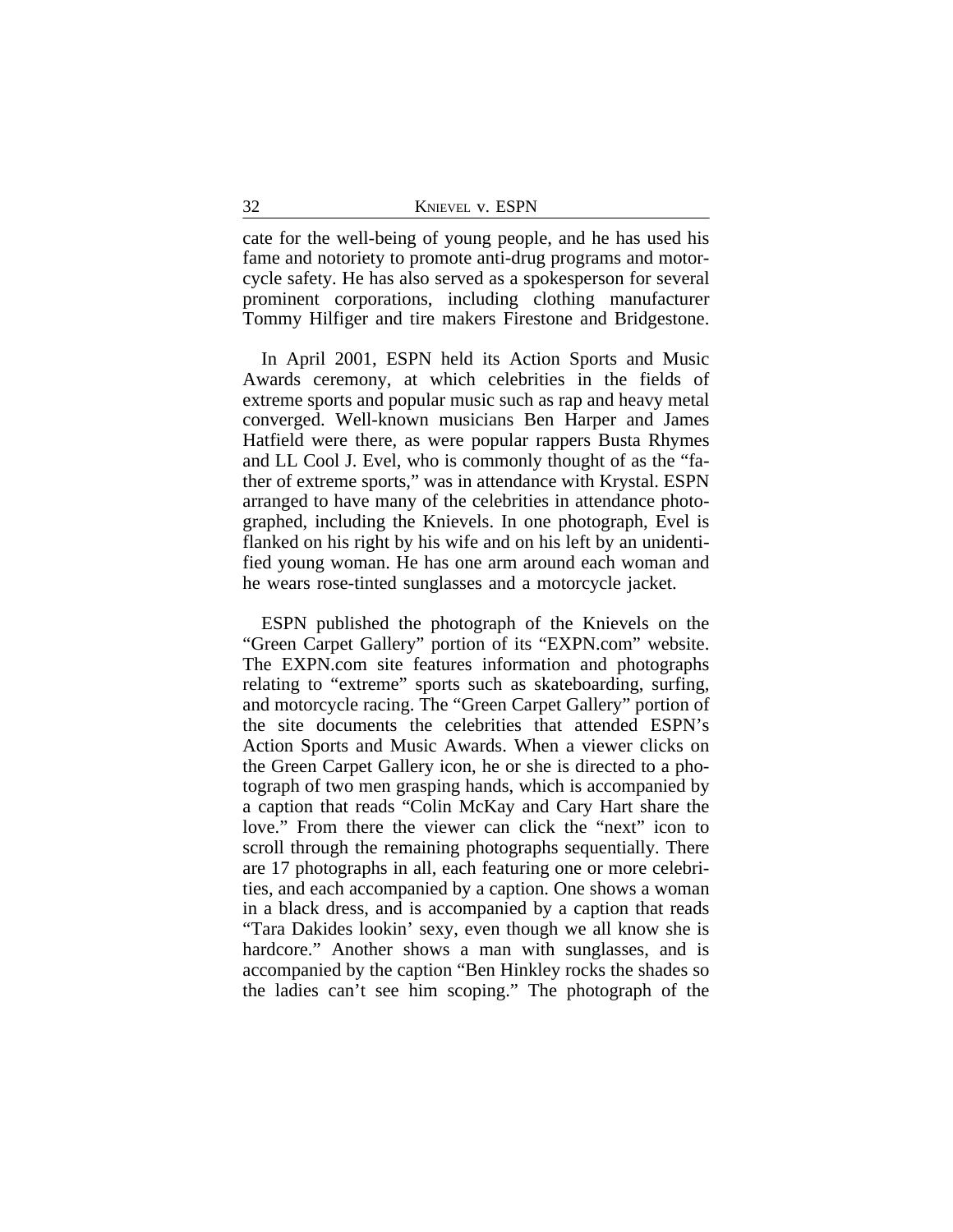| KNIEVEL V. ESPN |  |
|-----------------|--|
|                 |  |

Knievels is the tenth in the sequence, and it cannot be viewed without first viewing the nine photographs preceding it. Its caption reads "Evel Knievel proves that you're never too old to be a pimp."

The Knievels allege that in publishing the photograph and caption on its website, ESPN intended to charge Evel with "immoral and improper behavior" and bring him and his wife into "public disgrace and scandal." They allege that the photograph and caption, which were posted on ESPN's website for approximately six days, "exposed [them] to hatred, contempt, ridicule and obloquy that caused [them] to be shunned and avoided and maliciously injured the reputation of Evel Knievel." And because of the photograph and its caption, they allege, several of Evel's former clients do not want him associated with their product.

ESPN moved to dismiss the Knievels' complaint pursuant to Fed. R. Civ. P. 12(b)(6) on the ground that the First Amendment precludes its liability for defamation because no reasonable person would have interpreted the caption as an allegation that Evel was a "pimp" in the criminal sense. The district court agreed and granted the motion, reasoning that "the website was obviously directed at a younger audience and contained loose, figurative, slang language such that a reasonable person would not believe ESPN was actually accusing Plaintiffs of being involved in criminal activity." The Knievels moved to alter or amend the judgment pursuant to Fed. R. Civ. P. 59(e), but the motion was denied.

The Knievels then noticed this appeal.**<sup>2</sup>** They contend that

<sup>&</sup>lt;sup>2</sup>The Knievels' notice of appeal does not reference the underlying order dismissing their claims, but only the order denying their motion to alter or amend the judgment. Ordinarily a notice of appeal must designate the order that is being appealed. Fed. R. App. P.  $3(c)(1)(B)$ . We have permitted parties to litigate an order not listed in the notice of appeal, however, where (1) the intent to appeal that order can be "fairly inferred" and (2)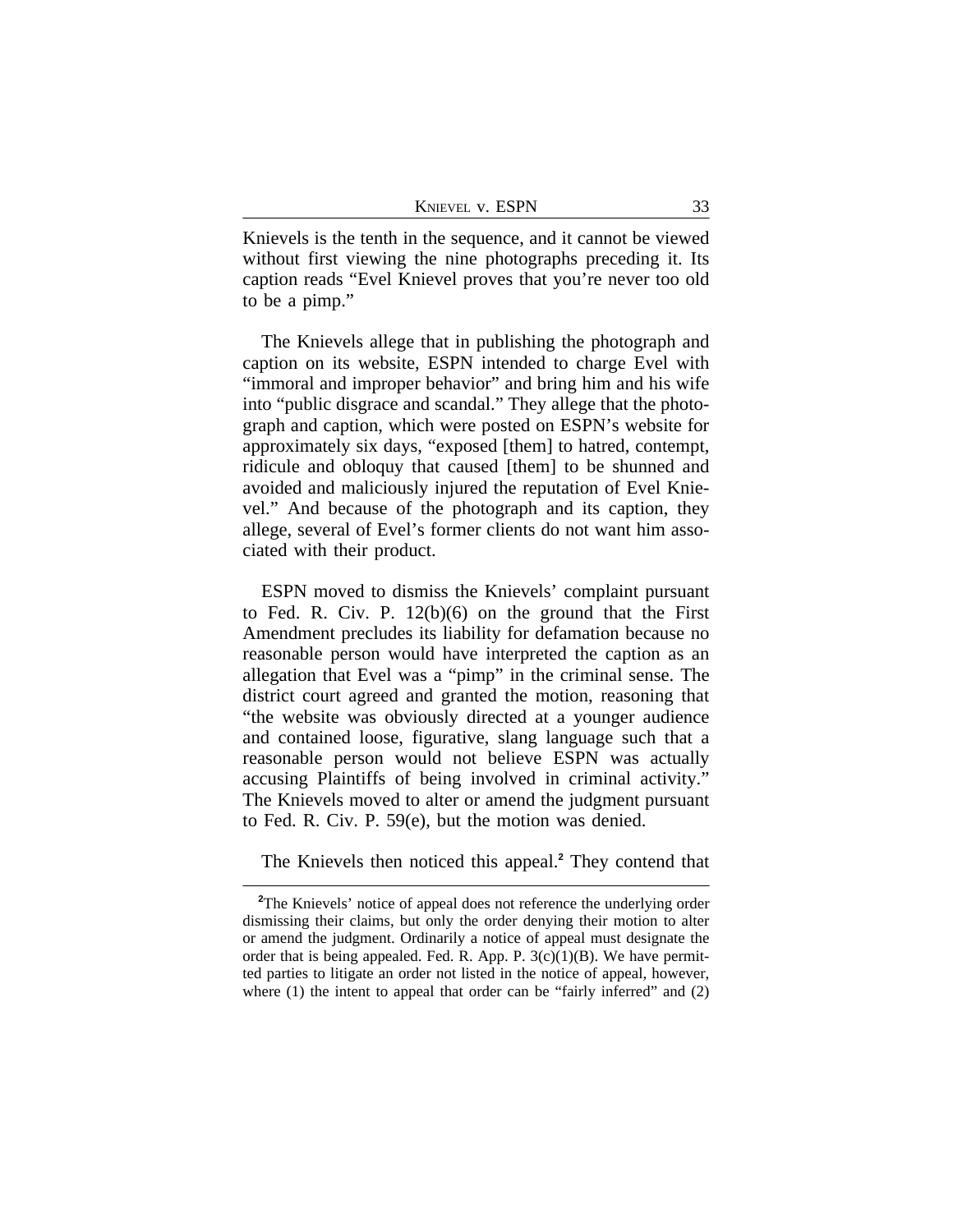the Montana Constitution guarantees them a jury trial on their defamation claim, and that the district court erred as a matter of law when it dismissed the action.

## **II.**

We review the district court's grant of a motion to dismiss *de novo*. *Cervantes v. United States*, 330 F.3d 1186, 1187 (9th Cir. 2003). When ruling on a motion to dismiss, we accept all factual allegations in the complaint as true and construe the pleadings in the light most favorable to the nonmoving party. *Id.*

We review the district court's interpretation of Montana law *de novo*. *Marcy v. Delta Airlines*, 166 F.3d 1279, 1282 (9th Cir. 1999). In interpreting Montana law, we must follow the decisions of Montana's highest court. *See Olympic Sports Prods., Inc. v. Universal Athletic Sales Co.*, 760 F.2d 910, 912-13 (9th Cir. 1985). We review *de novo* the court's ruling that the statement was not defamatory as a matter of law. *Steam Press Holdings, Inc. v. Haw. Teamsters & Allied Workers Union Local 996*, 302 F.3d 998, 1005 (9th Cir. 2002).

#### **III.**

## **A. Montana Law Does Not Entitle the Knievels to a Jury Trial**

The Montana Constitution provides that "[i]n all suits and prosecutions for libel or slander the truth thereof may be

the appellee was not prejudiced by the mistake. *Lolli v. County of Orange*, 351 F.3d 410, 414 (9th Cir. 2003). The Knievels made it clear in their opening brief that they intended to appeal the order dismissing the action, not merely the denial of their motion to alter or amend the judgment. ESPN was not prejudiced by the Knievels' failure to identify the order dismissing the action because the Knievels addressed the merits of their claim in their opening brief, ESPN didn't bring the oversight to our attention, and ESPN addressed the merits in its brief as well. *See McCarthy v. Mayo*, 827 F.2d 1310, 1314 (9th Cir. 1987). Therefore, we interpret the Knievels' notice of appeal as an appeal of the underlying order.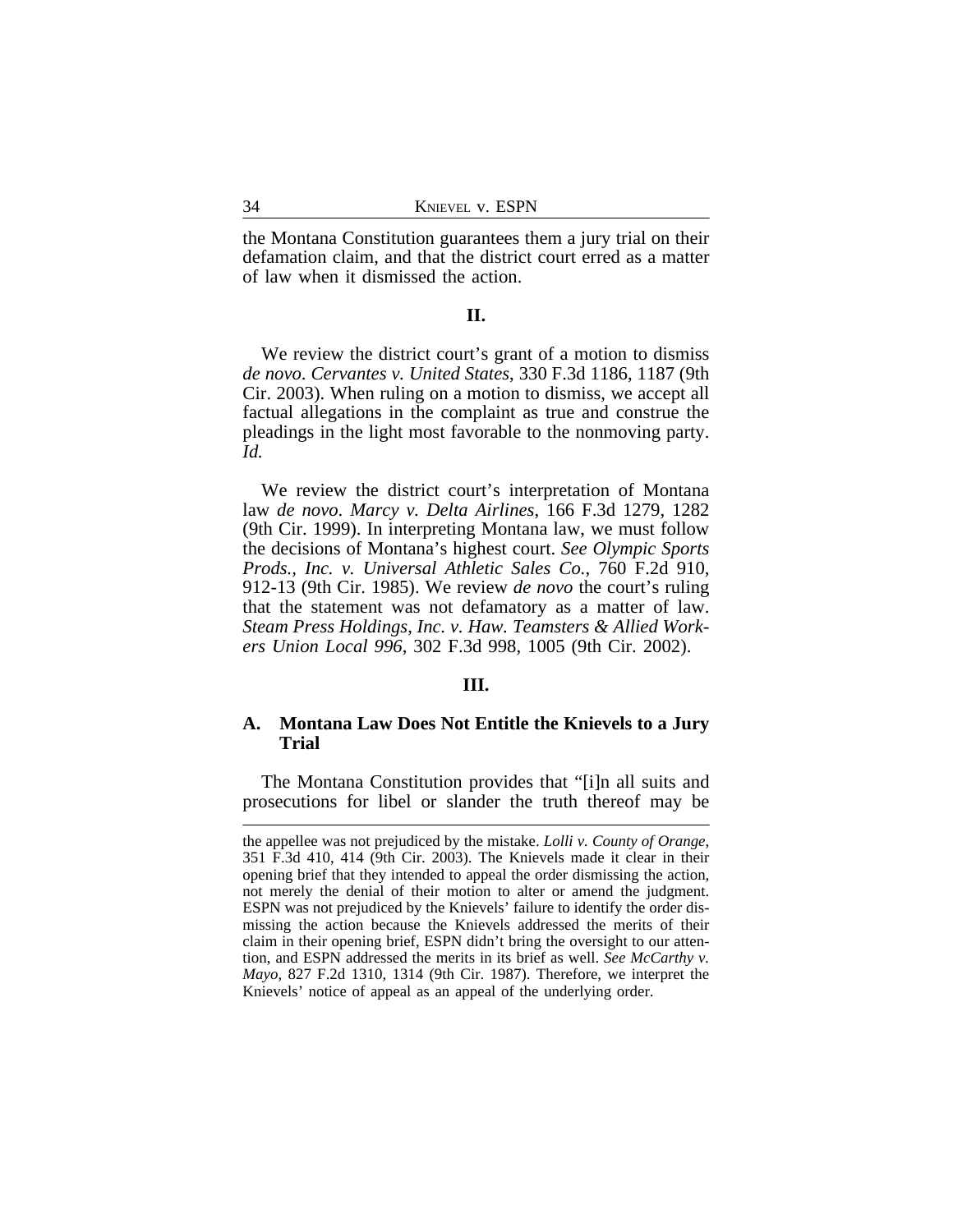KNIEVEL V. ESPN 35

given in evidence; and the jury, under the direction of the court, shall determine the law and the facts." Mont. Const. art. II, § 7. The Knievels interpret this provision to mean that they are entitled to a jury trial because they have a "special constitutional right in a libel and slander case in Montana" that guarantees them their "fair day in court." But Montana's highest court, which we are bound to follow, interprets the provision differently.

**[1]** The Montana Supreme Court has repeatedly affirmed the ability of judges to dispose of defamation claims where there are no issues of fact warranting a jury trial. *Hale v. City of Billings*, 986 P.2d 413, 418 (Mont. 1999) (holding that whether a statement is "capable of bearing a defamatory meaning" is an issue that "a court can and should rightfully determine upon a motion for summary judgment"); *Small v. McRae*, 651 P.2d 982, 994-95 (Mont. 1982) (holding that it is "clearly settled" that "where there is a failure to establish an essential element of the [defamation] cause of action, the case becomes one of law for the Court"); *Griffin v. Opinion Publ'g Co.*, 138 P.2d 580, 586 (Mont. 1943) (holding that notwithstanding the ambiguous language of the Montana Constitution "it is for the court and not the jury to pass upon demurrers to the complaint"), *overruled on other grounds by State v. Helfrich*, 922 P.2d 1159, 1161 n.1 (Mont. 1996).

While our Constitution like that of Missouri, Colorado, South Dakota and Wyoming provides that in libel suits 'the jury, under the direction of the court, shall determine the law and the facts,' yet the decisions clearly show that the function of the court and jury is not greatly different in the trial of libel from what it is in other cases.

*Griffin*, 138 P.2d at 586. The Knievels' argument that they are entitled to a jury trial is untenable in light of the Montana Supreme Court cases to the contrary.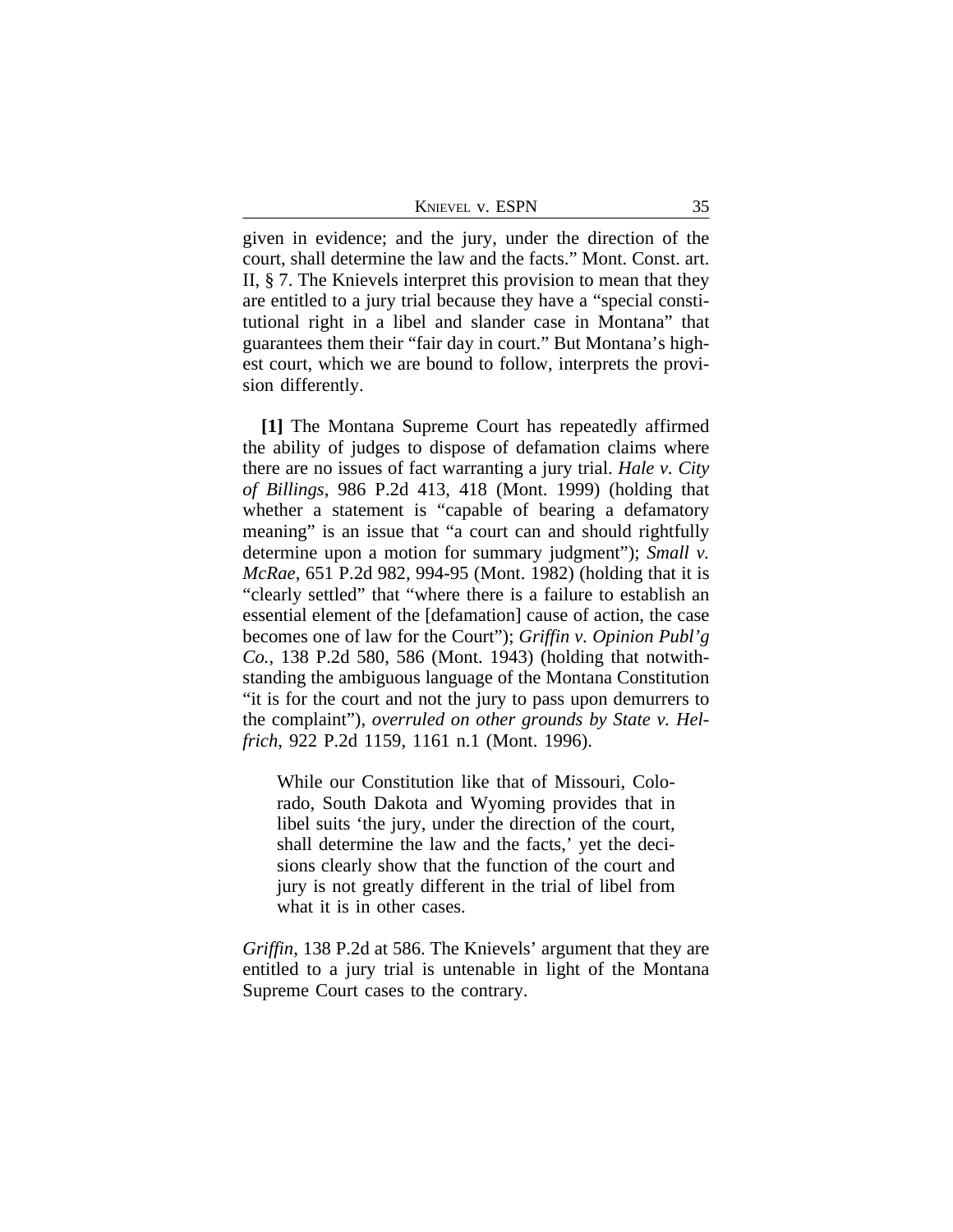36 KNIEVEL v. ESPN

The Knievels point to *Hale*'s pronouncement that "[u]nless the evidence is so overwhelming that any other conclusion would be unreasonable, the issue of whether the statements were true or false is a determination for the jury alone to make." *Hale*, 986 P.2d at 417-18 (internal quotation marks omitted). But that language does nothing more than point out that where there is a disputed issue of fact as to the truth or falsehood of a statement, that disputed issue of fact must be submitted to the jury. It does not stand for the proposition that questions of law or *undisputed* questions of fact must be submitted to a jury. *Hale*, like the cases before it, recognized that courts can rule on whether a statement is capable of a defamatory meaning as a matter of law.

Even if the Montana Constitution did establish a rule that defamation plaintiffs are entitled to a jury trial in state court, that rule would not bind a federal court exercising its diversity jurisdiction. Under the doctrine of *Erie R.R. v. Tompkins*, 304 U.S. 64 (1938), federal courts sitting in diversity must apply the Federal Rules of Civil Procedure. *Hanna v. Plumer*, 380 U.S. 460, 470-71 (1965) ("The *Erie* rule has never been invoked to void a Federal Rule [of Civil Procedure]."); *see also Herron v. S. Pac. Co.*, 283 U.S. 91, 94-95 (1931) (holding that a state law requiring the jury to decide the issue of contributory negligence cannot interfere with authority of a federal court to direct a verdict where there are no facts in dispute). And as every trial lawyer knows, federal courts may decide cases as a matter of law where the complaint fails to allege facts sufficient to state a claim upon which relief could be granted. *See* Fed. R. Civ. P. 12(b)(6).

# **B. The Photograph and Caption Were Not Defamatory as a Matter of Law**

In enforcing laws that impose liability for mere speech, a right explicitly guaranteed to the people in the United States Constitution, states tread perilously close to the limits of their authority. Courts have acknowledged the tension between def-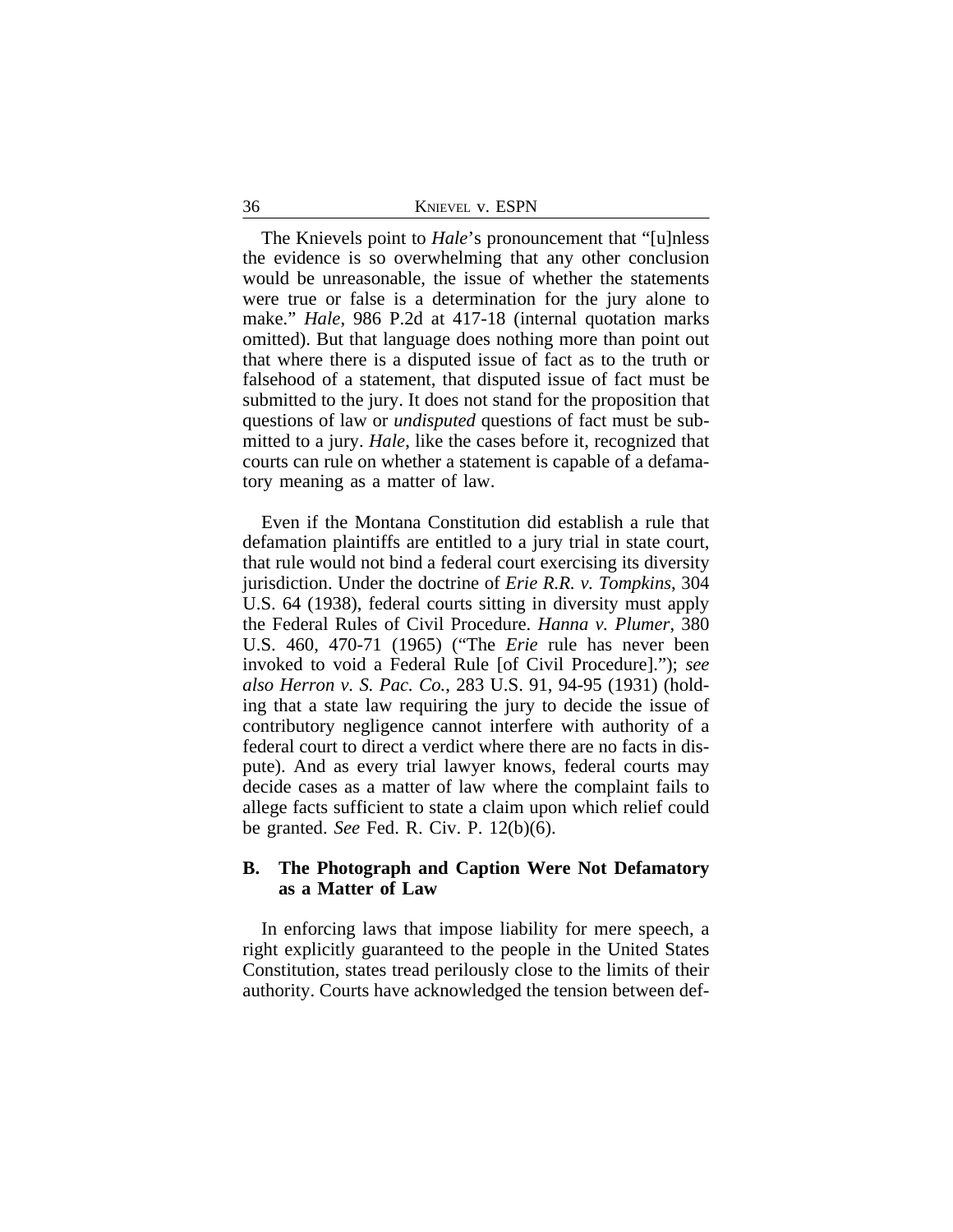KNIEVEL V. ESPN 37

amation claims and the First Amendment's protection of speech, and held that when reviewing state-law cases that raise First Amendment issues, appellate courts must "make sure that 'the judgment does not constitute a forbidden intrusion on the field of free expression.' " *Bose Corp. v. Consumers Union*, 466 U.S. 485, 499 (1984) (quoting *New York Times Co. v. Sullivan*, 376 U.S. 254, 285 (1964)); *see also Underwager v. Channel 9 Australia*, 69 F.3d 361, 366 (9th Cir. 1995) ("Although defamation is primarily governed by state law, the First Amendment safeguards for freedom of speech and press limit state law.").

**[2]** In order to survive ESPN's motion to dismiss, the Knievels must not only establish that the photograph and caption about which they complain are "reasonably capable of sustaining a defamatory meaning," *Cochran v. NYP Holdings, Inc.*, 58 F. Supp. 2d 1113, 1121 (C.D. Cal. 1998), *aff'd and reasoning adopted*, 210 F.3d 1036, 1038 (9th Cir. 2000), they must also show that they are not mere "comment within the ambit of the First Amendment." *Id.* We can resolve both questions as a matter of law. *Id.* at 1120; *Dodds v. Am. Broad. Co.*, 145 F.3d 1053, 1065-68 (9th Cir. 1998) (dismissing action for failure to state a claim because statements were nonactionable opinion); *Dworkin v. Hustler Magazine, Inc.*, 668 F. Supp. 1408, 1415 (C.D. Cal. 1987) ("It is for the court to decide [whether a statement is actionable defamation] in the first instance as a matter of law."), *aff'd*, 867 F.2d 1188, 1193-94 (9th Cir. 1989).

**[3]** When evaluating the threshold question of whether a statement is reasonably capable of sustaining a defamatory meaning, we must interpret that statement "from the standpoint of the average reader, judging the statement not in isolation, but within the context in which it is made." *Norse v. Henry Holt & Co.*, 991 F.2d 563, 567 (9th Cir. 1993) (citation omitted). In *Norse*, we held that a biographer's statement that plaintiff, poet Harold Norse, "thought of himself as 'darkhorse Norse,' ignored and unpublished," was not reasonably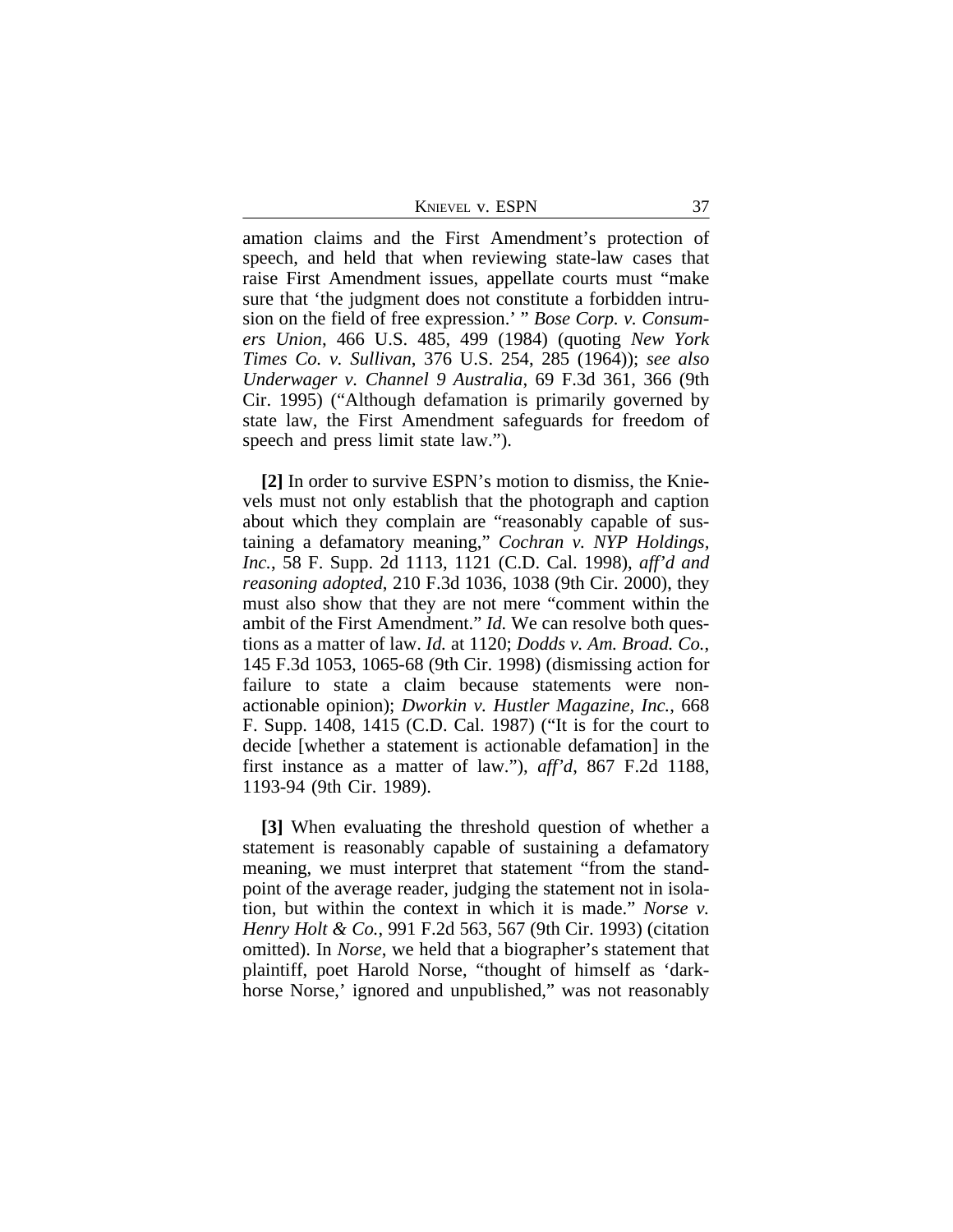capable of a defamatory meaning in the context in which it appeared. Norse argued that the sentence implied that he was not published at the time. We disagreed, holding that the essence of the sentence was not that Norse was unpublished, but rather that Norse felt snubbed by the literary community. "In context," we held, "the word 'unpublished' does not mean literally that Norse had never published before 1963. Rather, it reflects Norse's own perception of himself as an artist who was unfairly neglected and ignored, a poet who believed that he was not as successful as he deserved to be in his publishing efforts at that stage in his career." *Id.*

The same reasoning applies in this case. Although the word "pimp" may be reasonably capable of a defamatory meaning when read in isolation, we agree with the district court's assessment that "the term loses its meaning when considered in the context presented here." As discussed in more detail herein, the term "pimp" as used on the EXPN.com website was not intended as a criminal accusation, nor was it reasonably susceptible to such a literal interpretation. Ironically, it was most likely intended as a compliment. But we need not definitively resolve that issue here because even if the photograph and caption are reasonably capable of a defamatory meaning, they are not actionable under the First Amendment.

**[4]** The First Amendment protects "statements that cannot 'reasonably [be] interpreted as stating actual facts' about an individual." *Milkovich v. Lorain Journal Co.*, 497 U.S. 1, 20 (1990) (quoting *Hustler Magazine v. Falwell*, 485 U.S. 46, 50 (1988)). Courts have extended First Amendment protection to such statements in recognition of "the reality that exaggeration and non-literal commentary have become an integral part of social discourse." *Levinsky's, Inc. v. Wal-Mart Stores, Inc.*, 127 F.3d 122, 128 (1st Cir. 1997). By protecting speakers whose statements cannot reasonably be interpreted as allegations of fact, courts "provide[ ] assurance that public debate will not suffer for lack of 'imaginative expression' or the 'rhetorical hyperbole' which has traditionally added much to the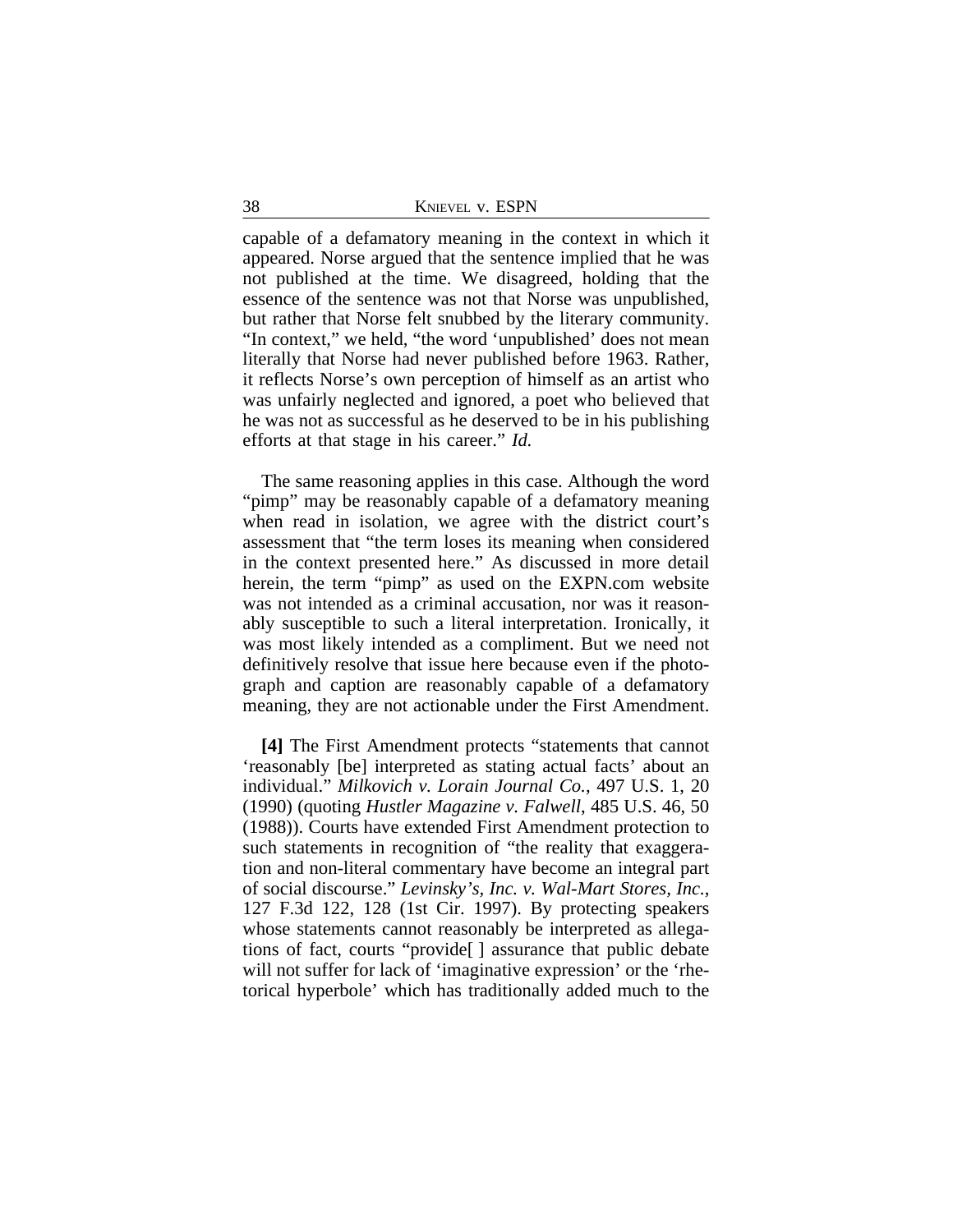discourse of our Nation." *Milkovich*, 497 U.S. at 20 (quoting *Falwell*, 485 U.S. at 53-55).

**[5]** When determining whether a statement can reasonably be interpreted as a factual assertion, we must examine the "totality of the circumstances in which it was made." *Underwager*, 69 F.3d at 366.

First, we look at the statement in its broad context, which includes the general tenor of the entire work, the subject of the statements, the setting, and the format of the work. Next we turn to the specific context and content of the statements, analyzing the extent of figurative or hyperbolic language used and the reasonable expectations of the audience in that particular situation. Finally, we inquire whether the statement itself is sufficiently factual to be susceptible of being proved true or false.

*Id.* The context in which the statement appears is paramount in our analysis, and in some cases it can be dispositive. *See Dworkin*, 867 F.2d at 1193 (holding that courts must "examine the facts surrounding the publication, the context in which the statements were made, and the nature of the language used"); *Koch v. Goldway*, 817 F.2d 507, 509 (9th Cir. 1987) ("Context does resolve the matter.").

**[6]** Because the reasonable interpretation of a word can change depending on the context in which it appears, not all statements that could be interpreted in the abstract as criminal accusations are defamatory. In *Greenbelt Coop. Publ'g Ass'n v. Bresler*, 398 U.S. 6 (1970), newspaper articles reporting on the contents of a public meeting regarding a pending development permit stated that some people at the meeting characterized the developer's negotiating position as "blackmail." *Id.* at 7. The developer recovered in state court for libel on the ground that the articles accused him of the crime of blackmail. The Supreme Court reversed, holding that the statement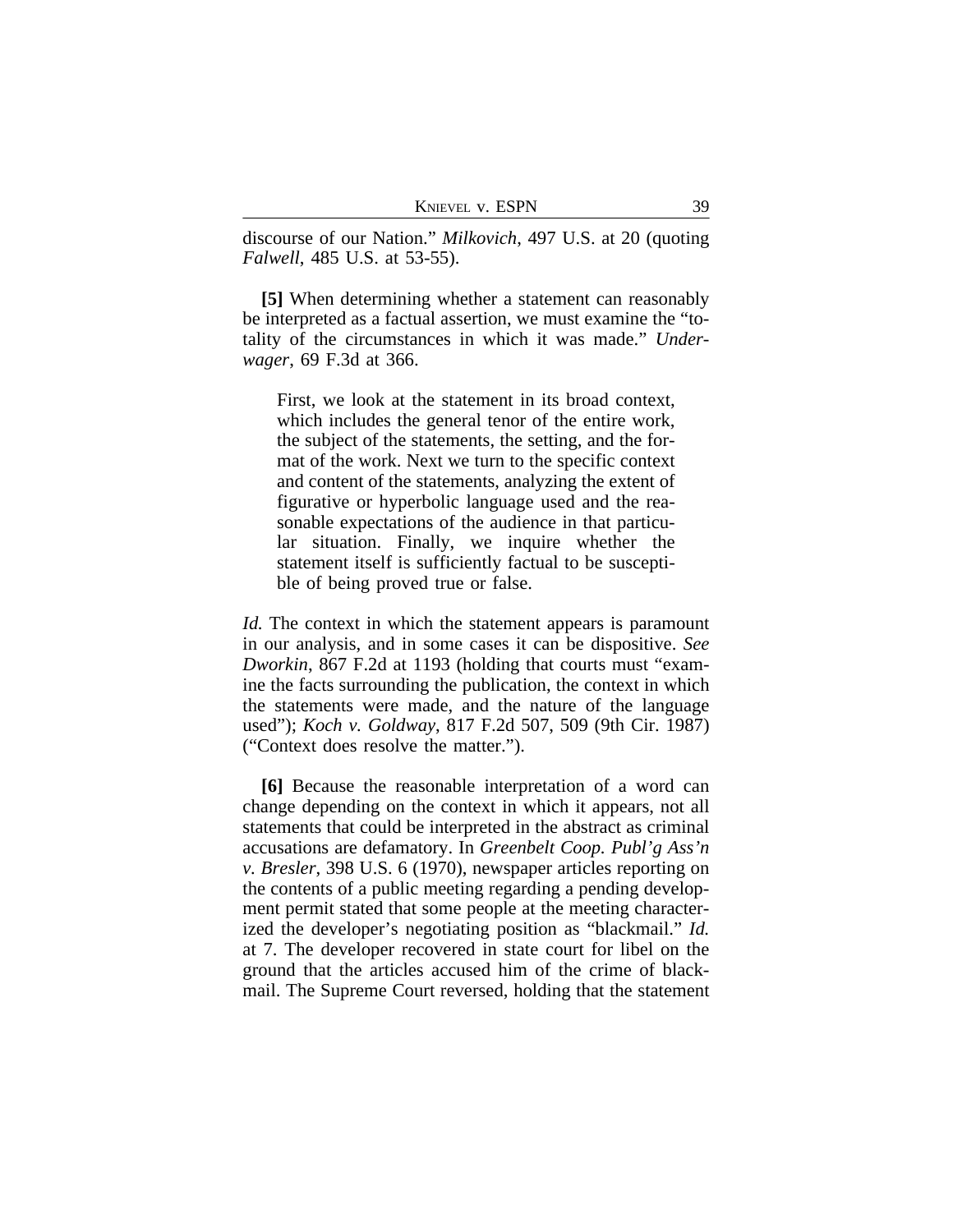was protected First Amendment speech because "[n]o reader could have thought that either the speakers at the meetings or the newspaper articles reporting their words were charging [the developer] with the commission of a criminal offense." *Id.* at 14. On the contrary, it held, "even the most careless reader must have perceived that the word was no more than rhetorical hyperbole, a vigorous epithet used by those who considered [the developer's] negotiating position extremely unreasonable." *Id.*

**[7]** A speaker's use of "loose, figurative" language can also determine whether his or her statement can reasonably be interpreted as a factual allegation. In *Standing Comm. on Discipline of the United States Dist. Court v. Yagman*, 55 F.3d 1430 (9th Cir. 1995), we held that an attorney could not be sanctioned for accusing a district judge of being "dishonest" because the other terms the attorney used to describe the judge — "ignorant," "ill-tempered," "buffoon," "sub-standard human," and "right-wing fanatic" — made it clear that the attorney intended only to signal his general contempt for the judge, rather than to accuse him of corruption. *Id.* at 1440; *see also Old Dominion Branch No. 496, Nat'l Ass'n of Letter Carriers v. Austin*, 418 U.S. 264, 284 (1974) (holding that the use of the word "traitor" could not be reasonably interpreted as a representation of fact because it was used "in a loose, figurative sense to demonstrate the union's strong disagreement with the views of those workers who oppose unionization"); *Cochran*, 58 F. Supp. 2d at 1124-25 (holding that a statement that suggested that defense attorney Johnnie Cochran lied and exhibited unethical conduct was not actionable as a matter of law because the statement appeared in an opinion column and the author used "loose, figurative, and hyperbolic" speech throughout the column). On the other hand, we held that Yagman could be sanctioned for accusing Judge Keller of being "drunk on the bench" because he made that accusation on a separate occasion and there was "nothing relating to the context in which this statement was made that tends to negate the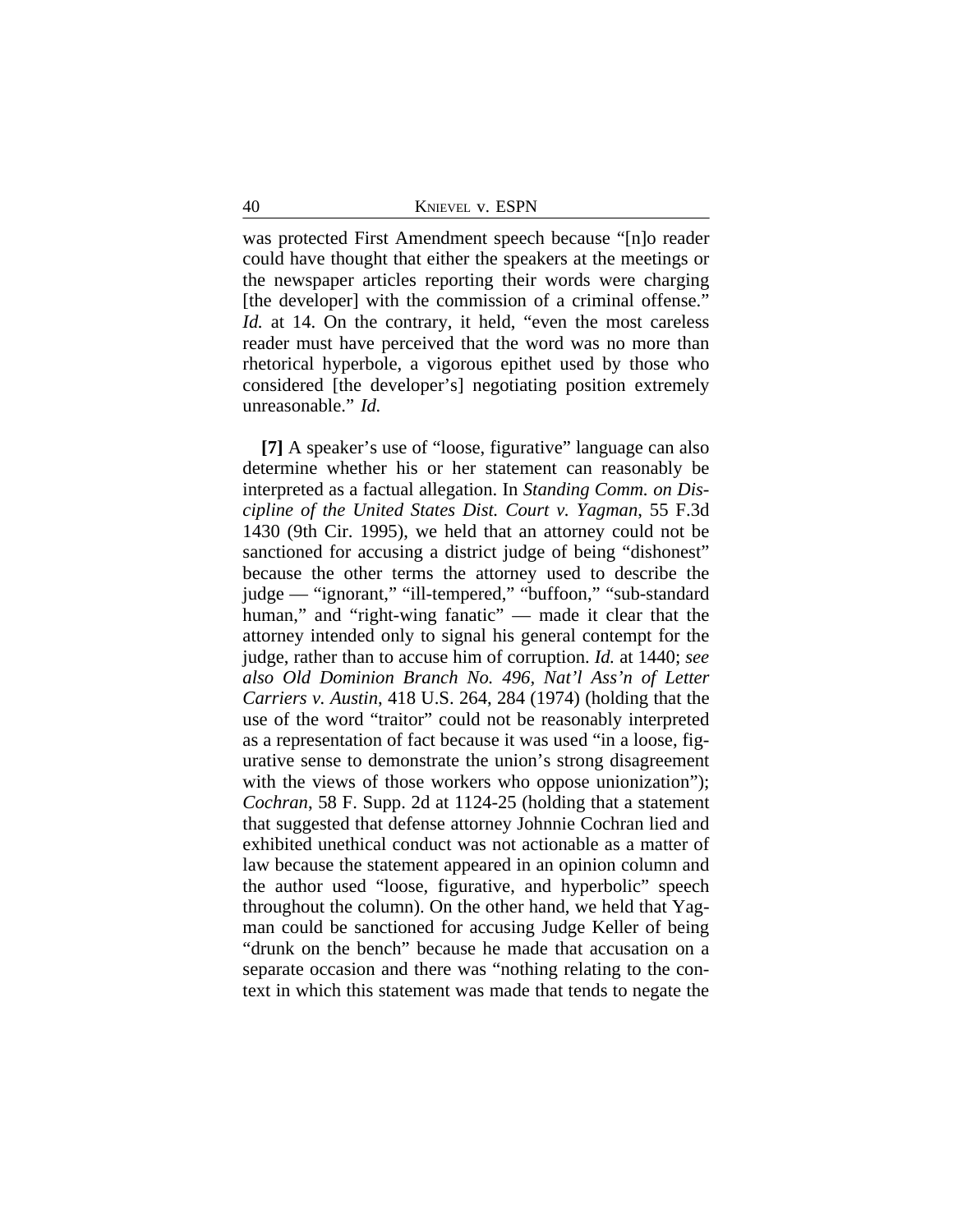KNIEVEL V. ESPN 41

literal meaning of the words he used." *Yagman*, 55 F.3d at 1441.

# 1. *Taking Into Account Material Not Alleged in the Complaint*

In evaluating the context in which the statement appeared, we must take into account "all parts of the communication that are ordinarily heard or read with it." Restatement (Second) of Torts § 563 cmt. d (1977). In doing so, we deviate from the general rule that courts, when ruling on a motion to dismiss, must disregard facts that are not alleged on the face of the complaint or contained in documents attached to the complaint. *Hal Roach Studios, Inc. v. Richard Feiner & Co.*, 896 F.2d 1542, 1555 n.19 (9th Cir. 1990). Our approach is permissible under the "incorporation by reference" doctrine, which permits us to take into account documents "whose contents are alleged in a complaint and whose authenticity no party questions, but which are not physically attached to the [plaintiff's] pleading." *In re Silicon Graphics Inc. Sec. Litig.*, 183 F.3d 970, 986 (9th Cir. 2002) (quoting *Branch v. Tunnell*, 14 F.3d 449, 454 (9th Cir. 1994)) (alteration in original). We have extended the "incorporation by reference" doctrine to situations in which the plaintiff's claim depends on the contents of a document, the defendant attaches the document to its motion to dismiss, and the parties do not dispute the authenticity of the document, even though the plaintiff does not explicitly allege the contents of that document in the complaint. *Parrino v. FHP, Inc.*, 146 F.3d 699, 706 (9th Cir. 1998) (holding that the district court properly considered documents attached to a motion to dismiss that described the terms of plaintiff's group health insurance plan, where plaintiff alleged membership in the plan, his claims depended on the conditions described in the documents, and plaintiff never disputed their authenticity); *see also Horsley v. Feldt*, 304 F.3d 1125, 1135 (11th Cir. 2002) (taking into account newspaper article containing allegedly defamatory statement under the "incorporation by reference" doctrine where it was "cen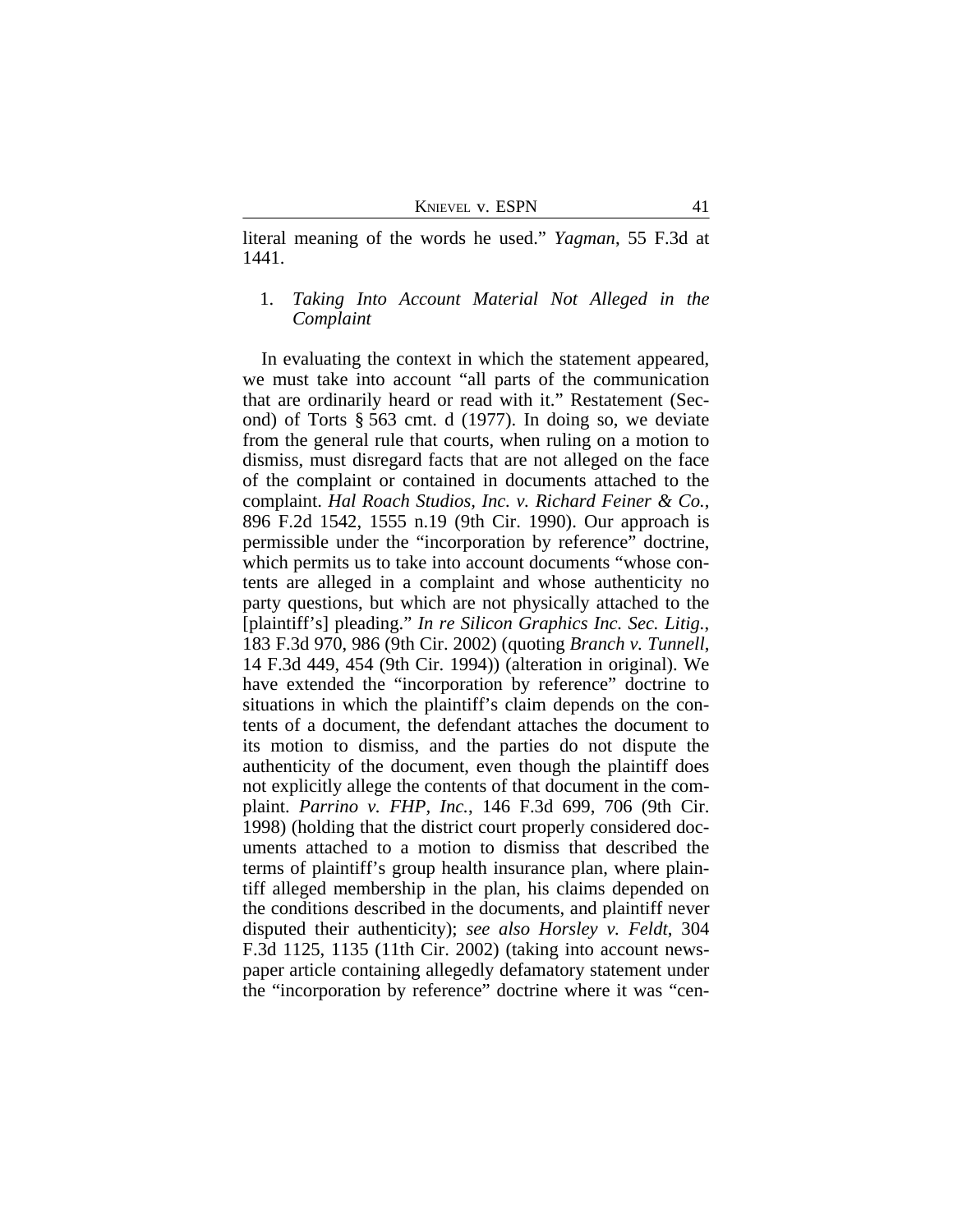tral" to plaintiff's claim, defendant attached it to the motion for judgment on the pleadings, and plaintiff did not contest its authenticity). The rationale of the "incorporation by reference" doctrine applies with equal force to internet pages as it does to printed material. Just as a reader must absorb a printed statement in the context of the media in which it appears, a computer user necessarily views web pages in the context of the links through which the user accessed those pages.

The Knievels attached to their complaint only the photograph and caption that they argue was defamatory, and they do not allege or describe the contents of the surrounding pages in their complaint. ESPN argued below, and on appeal, that viewers accessing the website could not help but to see at least some of the surrounding web pages in order to view the photograph and caption that the Knievels allege to be defamatory. ESPN attached copies of the pages surrounding the Knievels photograph to its motion to dismiss and included a CD-ROM containing a digital replica of the relevant portions of the EXPN.com website in its supplemental excerpts of record on appeal. The Knievels do not dispute ESPN's contention that a viewer accessing the Knievels photograph must also access the surrounding pages on the EXPN.com website, nor do they dispute the authenticity of the materials and CD-ROM attached to ESPN's motion to dismiss. When browsing the CD-ROM, we found that in order to access the photograph, one must first view, at minimum, the nine photographs that precede it and the EXPN.com home page. Therefore, we take into account the web pages attached to ESPN's motion to dismiss under the "incorporation by reference" doctrine.

# 2. *The Use of "Loose, Figurative" Language*

**[8]** Our first inquiry is into the "broad context" of the statement, which includes "the general tenor of the entire work, the subject of the statements, the setting, and the format of the work." *Underwager*, 69 F.3d at 366. The district court found, and we agree, that the content of the EXPN.com main page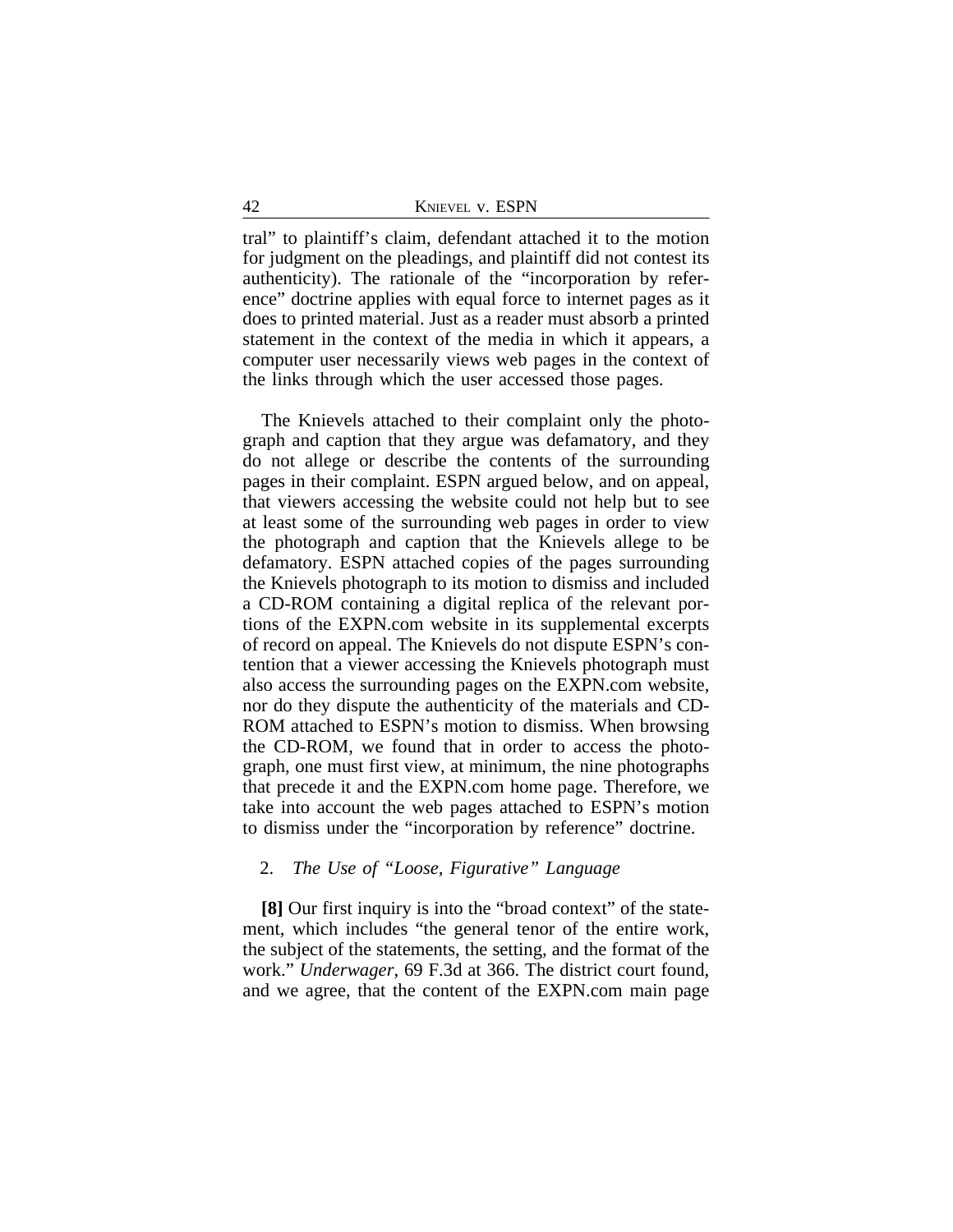KNIEVEL V. ESPN 43

is lighthearted, jocular, and intended for a youthful audience. It is equally clear that the subject matter of the page is not merely extreme sports themselves, but the youth culture and style associated with extreme sports. The page directs the viewer to "[c]heck out what the rockstars and prom queens were wearing," and offers a "behind the scenes look at all the cool kids, EXPN-style." Most importantly, however, we observe that the page features slang phrases such as "[d]udes rollin' deep"<sup>3</sup> and "[k]ickin' it with much flavor,"<sup>4</sup> neither of which is susceptible to a literal interpretation, and neither of which one would expect to hear uttered by anyone but a teenager or young adult. A reasonable viewer exposed to the main page would expect to find precisely that type of youthful, non-literal language on the rest of the site.

**[9]** Next, we examine the "specific context and content of the statements, analyzing the extent of figurative or hyperbolic language used and the reasonable expectations of the audience in that particular situation." *Underwager*, 69 F.3d at 366. Again, the overwhelming presence of slang and nonliteral language guides our inquiry. The web pages immediately preceding and following the Knievel photo use slang words such as "hardcore"<sup>5</sup> and "scoping,"<sup>6</sup> and slang phrases

<sup>5</sup><sup>*u*</sup>Hardcore" can have multiple meanings, depending on the context. *Compare Random House Vol. II*, at 31 (defining term to mean "unswervingly dedicated"); *with* http://www.slangsite.com/slang/H.html (visited April 16, 2004) (noting that the word "hardcore" can be "1. Used to describe anything [that is] cool or liable to hurt you 2. Used to describe a person that is into something more than everyone else, usually in a tough sense[, or] 3. Referring to music of the 'hardcore' genre").

**<sup>6</sup>**To "scope" is to evaluate a member of the opposite sex visually. Richard A. Spears, Ph.D., *NTC's Dictionary of American Slang and Colloquial Expressions* 333 (NTC Publishing Group 2d ed. 1995).

**<sup>3</sup>** "Rollin' deep" means "[d]riving along in a cool car." http:// www.voxcommunications.com/03rollindeep.htm (visited April 9, 2004).

<sup>&</sup>lt;sup>4</sup> Kick it" is a phrase used in rap music to mean "to give to (someone) or let (someone) have it." 2 J.E. Lighter, *Random House Historical Dictionary of American Slang* 349 (Random House 1997) ("*Random House Vol. II*"). "Kick flavor" means "to perform; to be entertaining." *Id.* at 774.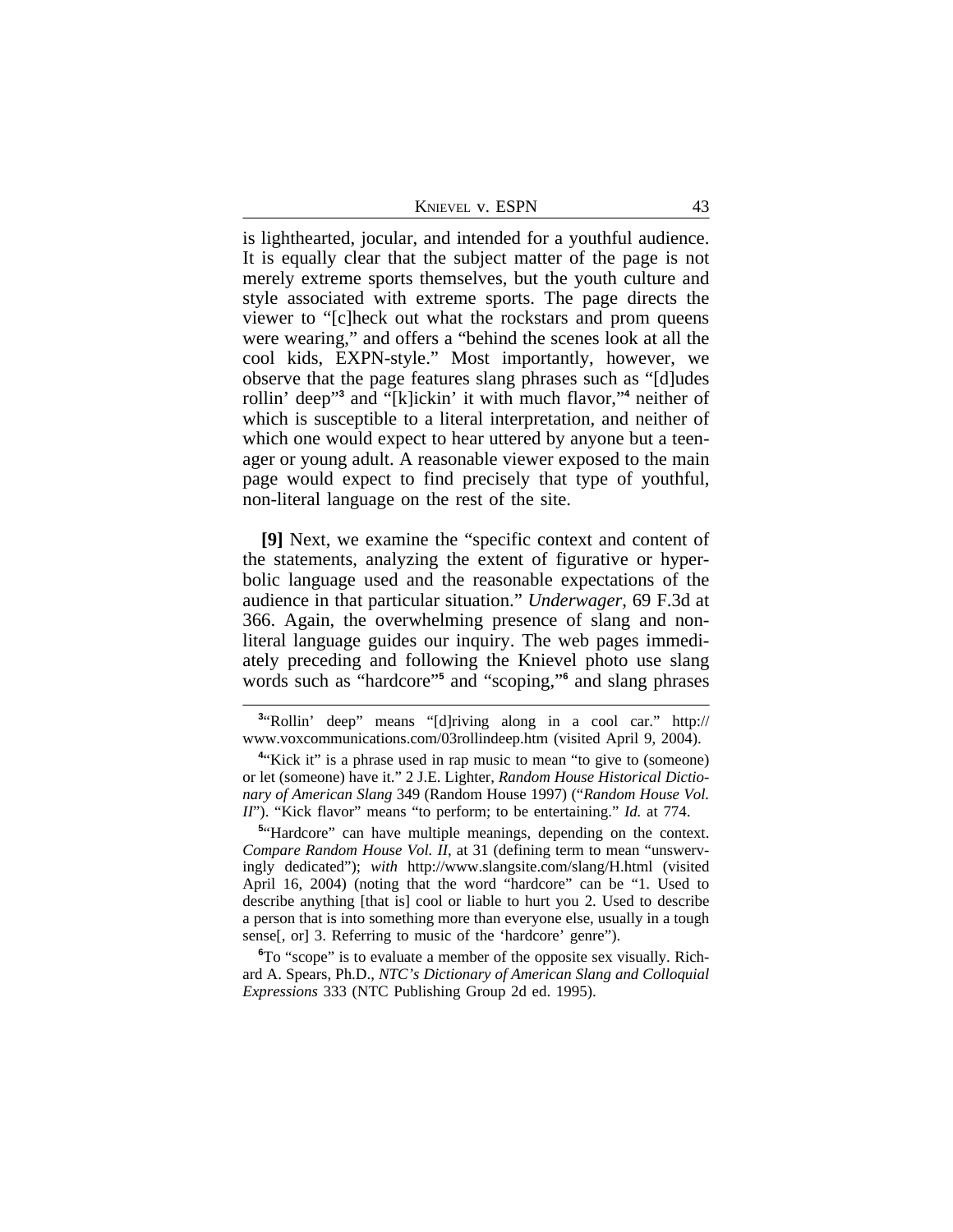such as "throwing down a pose," "put a few back," and "hottie of the year," **7** none of which is intended to be interpreted literally, if indeed they have a literal meaning at all. We think that any reasonable viewer would have interpreted the word "pimp" in the same loose, figurative sense as well.<sup>8</sup> See Yagman, 55 F.3d at 1440.

**[10]** But even if a viewer had interpreted the word "pimp" literally, he or she would have certainly interpreted the photograph and caption, in the context in which they were published, as an attempt at humor. *See Hustler Magazine Inc.*, 485 U.S. at 49 (holding that farcical interview published in pornographic magazine in which minister admits to a "drunken incestuous rendezvous" with his mother in an outhouse was not actionable because it "could not 'reasonably be understood as describing actual facts . . . or actual events in which [the minister] participated' "); *Polygram Records, Inc. v. Superior Court*, 216 Cal. Rptr. 252, 257 (Ct. App. 1985) (holding that an "obvious joke, told during an obvious comedy performance," was not defamatory as a matter of law). The "Green Carpet Gallery" pokes fun at many of the celebrities it portrays. One photograph features two women smiling, and is accompanied by the caption "Shannon Dunn and Leslee Olson make it look easy to be cheesy." Another depicts a man taking a step toward the camera, and is accompanied by the caption "Todd Richards tells the camera man to step off

<sup>&</sup>lt;sup>7</sup>The term "hottie" refers to "an attractive or sexually promiscuous person of the opposite sex, usually a woman." *Random House Vol. II*, at 185.

**<sup>8</sup>** "Pimp" has traditionally meant a man in charge of prostitutes. *Webster's New World Dictionary* 1025 (2d ed. 1986) (defining "pimp" as "a man who is an agent for a prostitute or prostitutes and lives off their earnings."). But "[t]oday it's a very ambiguous term, used as either a compliment or an insult towards a male. In its positive form, it means that the person is 'cool.' In its negative form, it insults their attitudes, clothing, or general behavior." http://www.ocf.berkeley.edu/~wrader/slang/p.html (visited April 9, 2004); *see also* http://www.slangsite.com/slang/P.html (visited April 16, 2004) (noting that the term "pimp" can also be used "when complimenting a person on their mastery of the subject matter").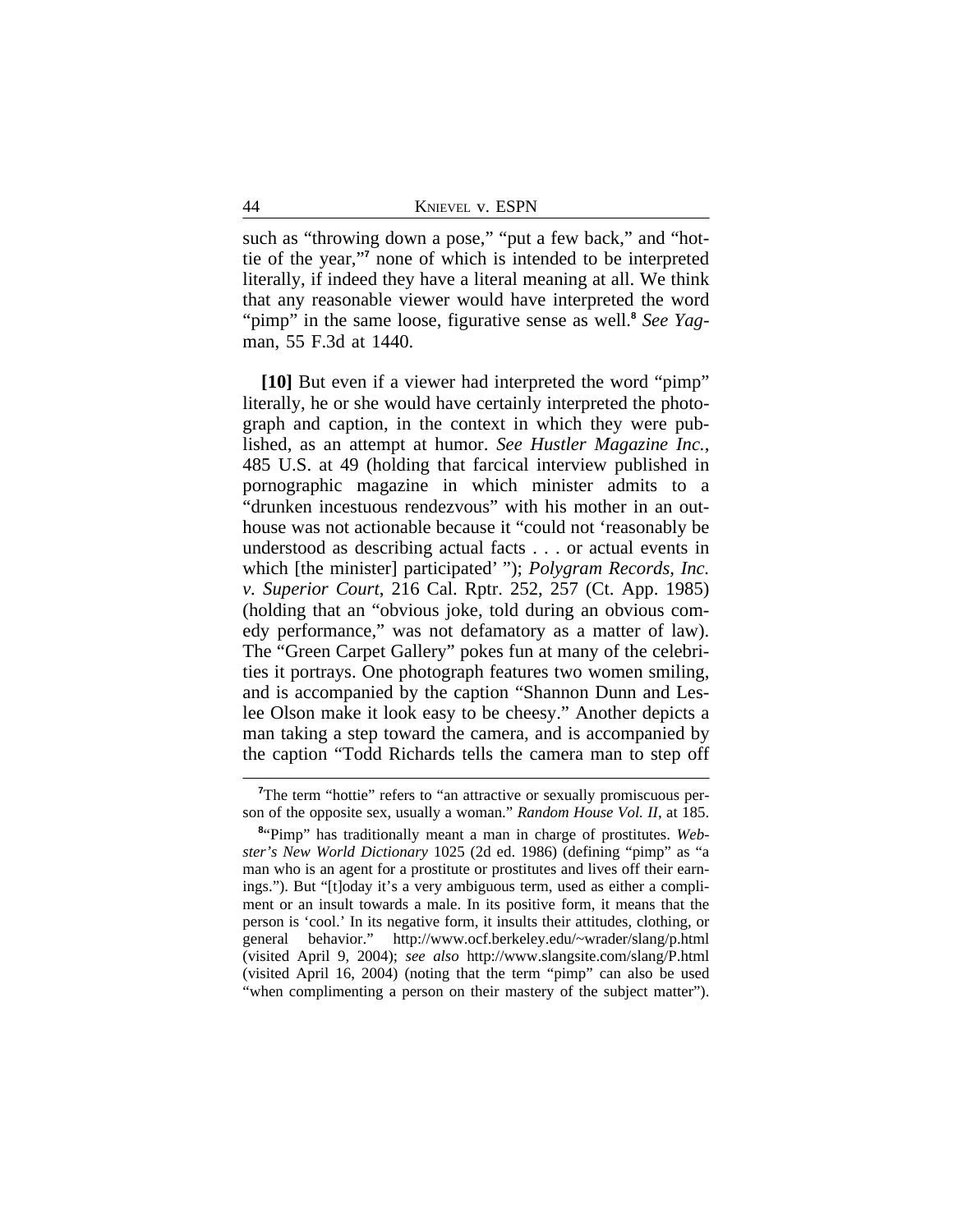| KNIEVEL V. ESPN |  |
|-----------------|--|
|-----------------|--|

his lady." Just as no reasonable reader would interpret those captions as allegations of fact, no reasonable reader would interpret the photograph of the Knievels as a serious allegation of criminal wrongdoing.

**[11]** We acknowledge, like the district court did, that taken in isolation and given a literal interpretation, ESPN's suggestion that Evel is a pimp is "sufficiently factual to be susceptible of being proved true or false." *See Underwager*, 69 F.3d at 366. But we assess the meaning of the word in the context in which it was used. Because the caption cannot reasonably be interpreted literally in this context, the fact that its literal interpretation could be proven true or false is immaterial.

**[12]** The Knievels correctly point out that the fact that a statement is an attempt at humor does not immunize the speaker against liability for defamation. *See Polygram*, 216 Cal. Rptr. at 260 (holding that "the jocular intent of the publisher will not relieve him from liability if it is reasonable to not understand the utterance as a joke") (quoting *Arno v. Stewart*, 54 Cal. Rptr. 392, 397 (Ct. App. 1966)). They argue that notwithstanding ESPN's attempt at humor, the word "pimp" is by its very nature always an insult in a "proper lawabiding society."

The writer of this appellate brief graduated from a pool hall he attended every day during his high school years and he most certainly did not lead a sheltered life across the tracks on the north side of his city. "Pimp" was an insult then and always has been in a proper law-abiding society.

But that argument, based entirely on the anecdotal childhood experience of the Knievels' lawyer, utterly fails to address the context in which the word appeared, and context can be dispositive as to whether or not a statement is actionable under the First Amendment. *See Koch*, 817 F.2d at 509 ("the context of a statement may control whether words were understood in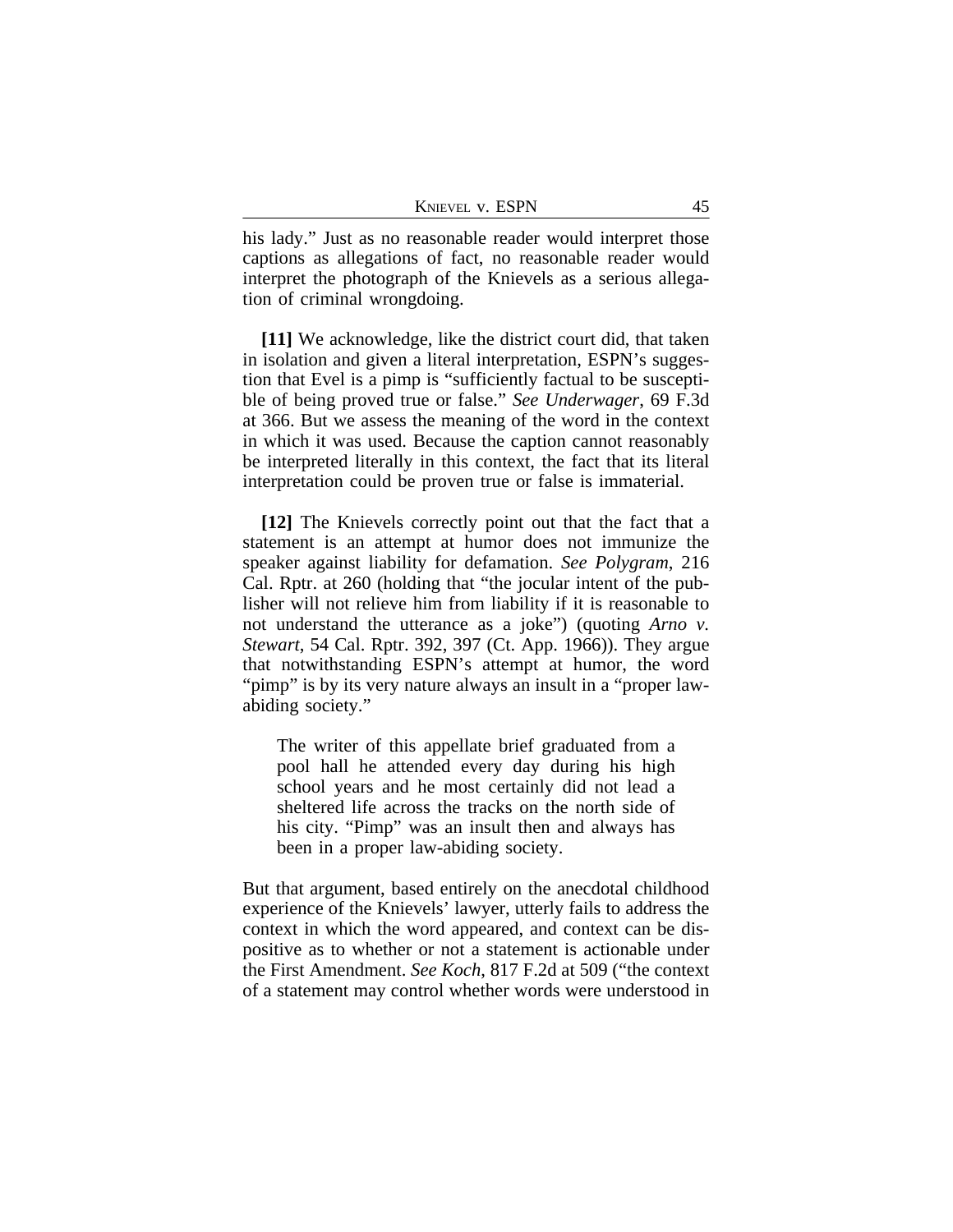a defamatory sense"). Read in the context of the satirical, risque, and sophomoric slang found on the rest of the site, the word "pimp" cannot be reasonably interpreted as a criminal accusation.

## **IV.**

For the foregoing reasons, we AFFIRM the judgment of the district court.

BEA, Circuit Judge, dissenting:

Shakespeare's Iago said it best:

Good name in man and woman, dear my lord, Is the immediate jewel of their souls. Who steals my purse steals trash; 'Tis something, nothing; 'Twas mine, 'tis his, and has been slave to thousands; But he that filches from me my good name Robs me of that which not enriches him,**<sup>1</sup>** And makes me poor indeed.

William Shakespeare, *Othello*, Act III, scene iii (1604).

With considerable less lilt than Iago, but with perhaps the same desire to poison the mind not of a Moor—but of millions—defendant ESPN wrote below a photograph of Knievel, his attractive wife and a younger woman: "Evel Knievel proves you are never too old to be a pimp."

In a classic example of *ipse dixit*, the Majority here con-

**<sup>1</sup>**Except in this case, where it *did* apparently enrich ESPN insofar as ESPN received free publicity at the expense of Knievel.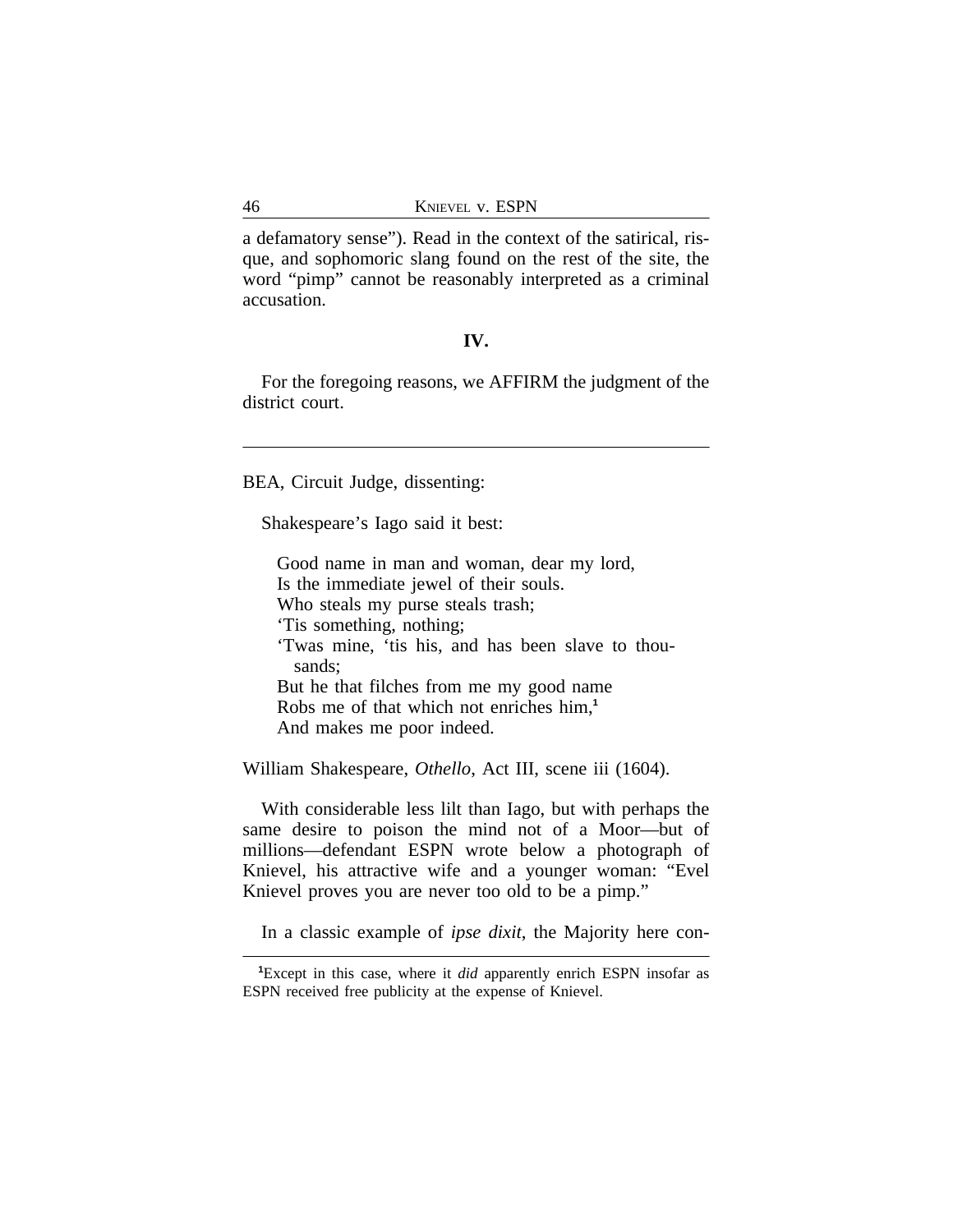| KNIEVEL V. ESPN |  |
|-----------------|--|
|                 |  |

cludes that no reasonable person could view that photo of Evel and Krystal Knievel, and the unidentified young woman, captioned with the phrase quoted, and believe a longtime daredevil now seeks money by living less on motorcycles and more off of women. Because I believe that a reasonable person could view this photo and its caption as defamatory of the Knievels, I respectfully dissent.

## **I**

# **A.** *Defamation, Constitutional Limitations and Pleading Requirements*

To make out a case for defamation under Montana law,<sup>2</sup> a plaintiff must prove: "(1) that the published material was false; (2) that defendants are chargeable with fault in the publication; (3) that actual injury to [plaintiff] ensued for which he may recover his actual damages; and (4) [] that the publication was made by defendants with knowledge of its falsity or in reckless disregard for the truth or falsities thereof." *Madison v. Yunker*, 180 Mont. 54, 67, 589 P.2d 126, 132 (1978).

Courts have held that, to comport with the First Amendment, only statements that can "reasonably be interpreted to state actual facts about an individual" are capable of defamatory meaning and are therefore actionable. *Milkovich v. Lorain Journal Co.*, 497 U.S. 1, 20 (1990) (internal quotation marks and citations omitted); *see also Cochran v. New York Post*, 58 F. Supp. 2d 1113, 1121 (C.D. Cal. 1998) (noting that "the threshold question is whether a reasonable fact finder could conclude that the statement is sufficiently factual to be susceptible of being proved true or false").

A court may properly determine "whether a statement is fairly susceptible of a defamatory meaning when presented

**<sup>2</sup>** I agree with the majority that diversity jurisdiction exists. 28 U.S.C. § 1332. *See* Majority Op. at III.A.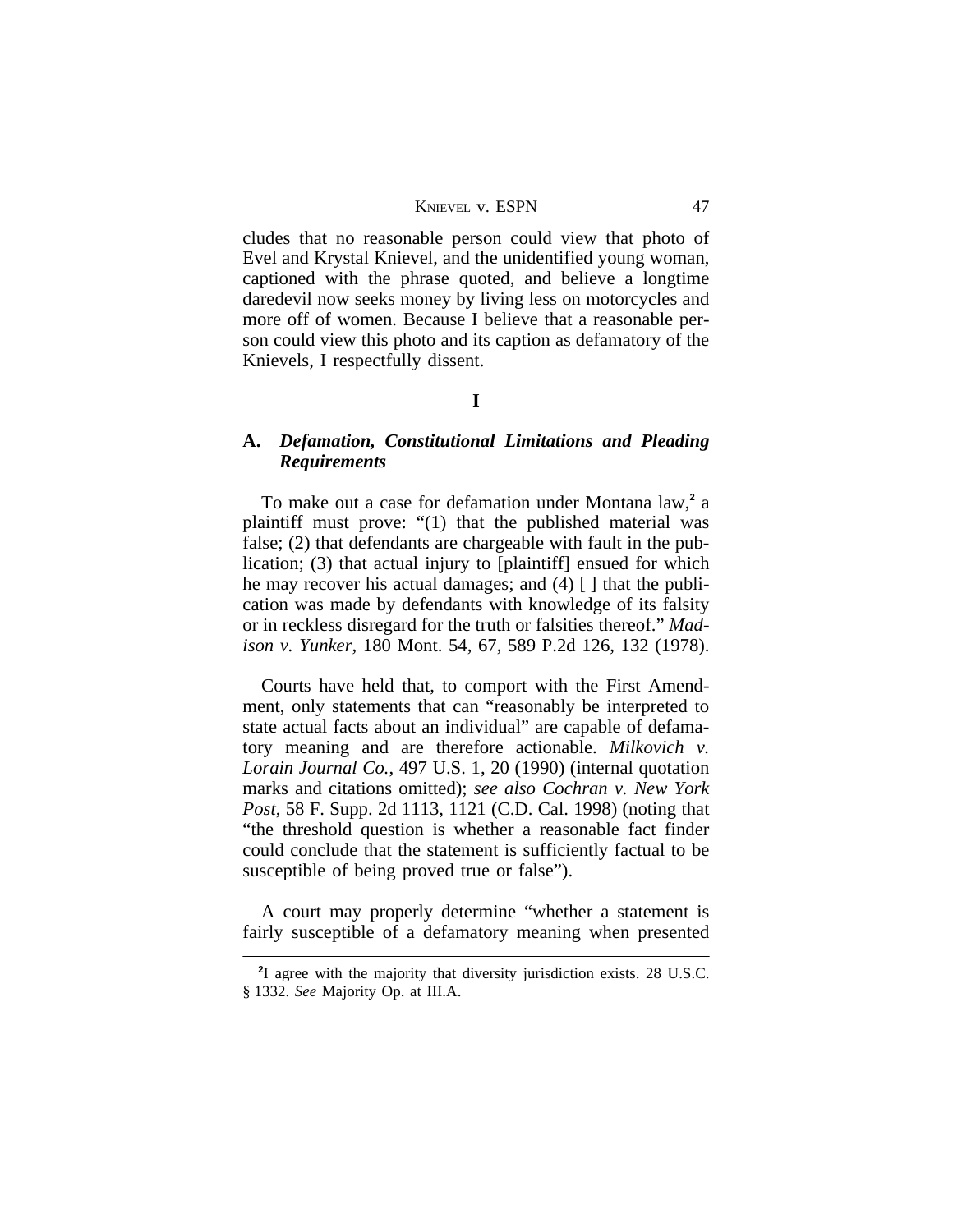with a motion to dismiss." *Cochran*, 58 F. Supp. 2d at 1120. In general, however, a complaint should not be dismissed for failure to state a claim unless it appears beyond doubt that the plaintiff can prove *no set of facts* in support of his claim which would entitle him to relief." *Conley v. Gibson*, 355 U.S. 41, 45-46 (1957) (emphasis added). Moreover, the court must read the complaint generously and draw all reasonable inferences in favor of the plaintiff, accepting the complaint's allegations as true. *See id.* at 46.

Accordingly, a court's power at the pleading stage to hold that a statement is not defamatory *as a matter of law* is limited. "It is only when the court can say that the publication is not reasonably capable of *any* defamatory meaning and cannot be reasonably understood in *any* defamatory sense that it can rule as a matter of law, that it was not libelous." *McBride v. Merrell Dow & Pharmaceuticals Inc.*, 717 F.2d 1460, 1465 (D.C. Cir. 1983) (emphasis added). *See also Condit v. National Enquirer, Inc.*, 248 F. Supp. 2d 945, 964 (E.D. Cal. 2002) ("[a]ssuming, *arguendo*, there are non-defamatory readings of the [allegedly defamatory] word 'attacks'[ ], all that the law requires is that the headline is reasonably susceptible to *one defamatory meaning*") (emphasis added); *Kaelin v. Globe Communications Corp*, 162 F.3d 1036, 1040 (9th Cir. 1998) ("[s]o long as the publication is reasonably susceptible of *a defamatory meaning,* a factual question for the jury exists") (emphasis added).

Here, the Knievels' complaint alleges general and special damages — including an allegation that plaintiff was dropped by former clients who have seen the photograph and caption. *See* Knievel Complaint ¶ 6, p. 7. Accordingly, the Knievels argue that the photo and caption here are "capable of defamatory meaning" and is therefore actionable.

## **B.** *Ninth Circuit Three-Part Test*

Under Ninth Circuit caselaw, to determine whether a statement is capable of defamatory meaning, we use the following three-part test: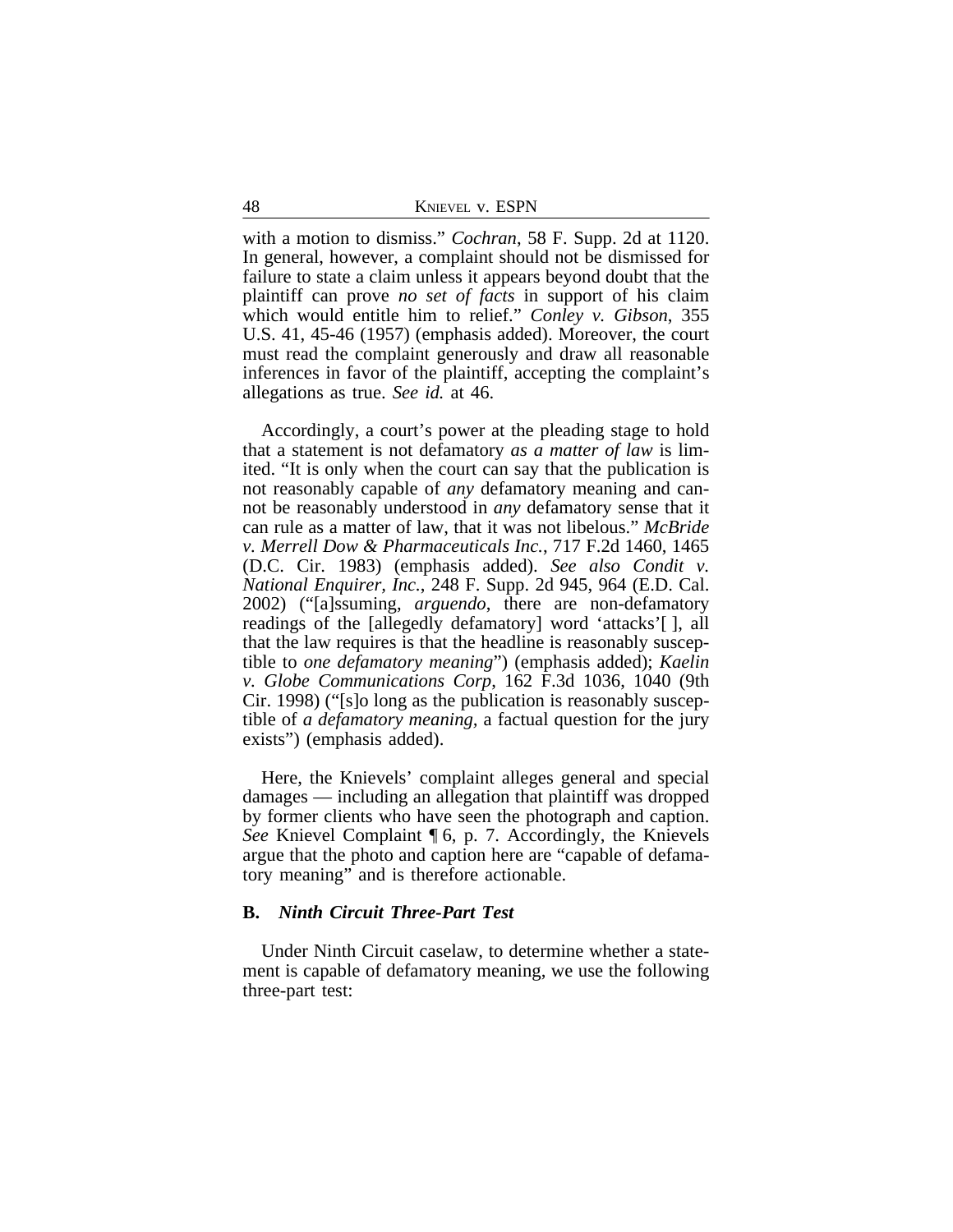| KNIEVEL V. ESPN | 49 |
|-----------------|----|
|                 |    |

[t]o determine whether a statement implies a factual assertion, we examine the totality of the circumstances in which it was made. First, we look at the statement in its broad context, which includes the general tenor of the work, the subject of the statements, the setting, and the format of the work. Next we turn to the specific context and content of the statements, analyzing the extent of figurative or hyperbolic language used and the reasonable expectations of the audience in that particular situation. Finally, we inquire whether the statement itself is sufficiently factual to be susceptible of being proved true or false.

# *Underwager*, 69 F.3d at 366 (following *Partington*, 56 F.3d at 1153 and *Unelko*, 912 F.2d at 1051).

Prior to application of the three-part test, the preliminary question is "whether a *reasonable factfinder* could conclude that the contested statement implies an assertion of objective fact." *Unelko Corp. v. Rooney*, 912 F.2d 1049 (9th Cir. 1990) (emphasis added); *see also Norse v. Henry Holt & Co.*, 991 F.2d 563, 567 (9th Cir. 1993) ("[t]o determine whether the statement has a defamatory meaning, [courts] interpret it from the standpoint of the average reader").

The "average reader" is a "reasonable factfinder," *Milkovich v. Lorain Journal Co.*, 497 U.S. 1, 21 (1990) ("[t]he dispositive question in the present case then becomes whether *a reasonable factfinder* could conclude that the statements . . . imply an assertion that petitioner Milkovich perjured himself"). Put another way, the "average reader" is a "reasonable juror." *Cochran*, 58 F. Supp. 2d at 1121 (statement is defamatory if "*a reasonable juror* could conclude that the allegedly defamatory implications constituted provably false assertions of fact") (emphasis added).

The issue is not "whether *the court* regards the language as libelous, but whether it is *reasonably susceptible* of such a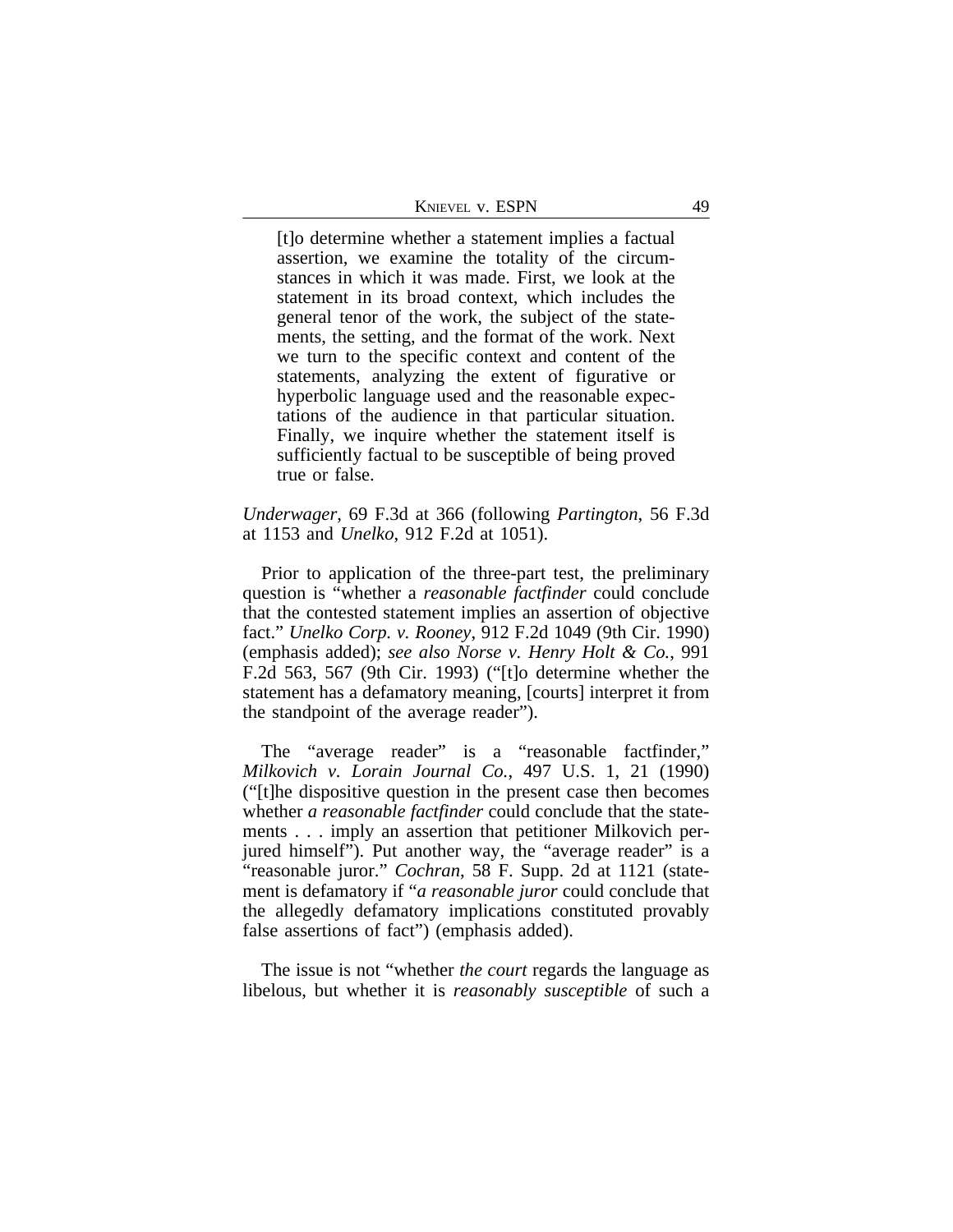construction." *Kelly v. Schmidberger*, 806 F.2d 44, 46 (2d Cir. 1986) (emphasis added). Indeed, "[t]his court may not . . . interfere with the jury's role by treating as nondefamatory a statement that a reasonable juror may fairly read in context as defamatory." *Sharon v. Time, Inc.*, 575 F. Supp. 1162, 1165 (S.D.N.Y. 1983).

In determining whether the "reasonable juror" would find a particular statement defamatory, courts have held that "words charged to be defamatory are to be taken in their natural meaning and that the courts will not strain to interpret them in their mildest and most inoffensive sense to hold them nonlibelous." *Mencher v. Chesley*, 297 N.Y. 94, 99 (1947); *see also Rodriguez v. Panayiotou*, 314 F.3d 979, 986 (9th Cir. 2002) (a court must "place itself in the position of the . . . reader, and determine the sense of meaning of the statement according to its natural and popular construction" and the "natural and probable effect [it would have] upon the mind of the average reader").

Moreover, if the language at issue is "capable of both a defamatory and a nondefamatory meaning, there exists a question of fact for the jury." *Dunn v. Gannett New York Newspapers, Inc.*, 833 F.2d 446, 449 (3d Cir. 1987). *See also Jewell v. NYP Holdings, Inc.*, 23 F. Supp. 2d 348, 363 (S.D.N.Y. 1998) ("[i]f the statement complained of is susceptible of more than one meaning, at least one of which is defamatory, the claim must go to the jury").

For example, applying the three-part test in *Underwager*, we have held that a reasonable factfinder could conclude that a statement made in the context of a satirical television program implied an assertion of objective fact. In *Unelko Corp. v. Rooney*, a manufacturer of rain-repellant windshield glass coating "Rain-X" brought a defamation action against television personality who stated on television program that the product "didn't work." The defendant, Andy Rooney, moved for summary judgment. The district court granted summary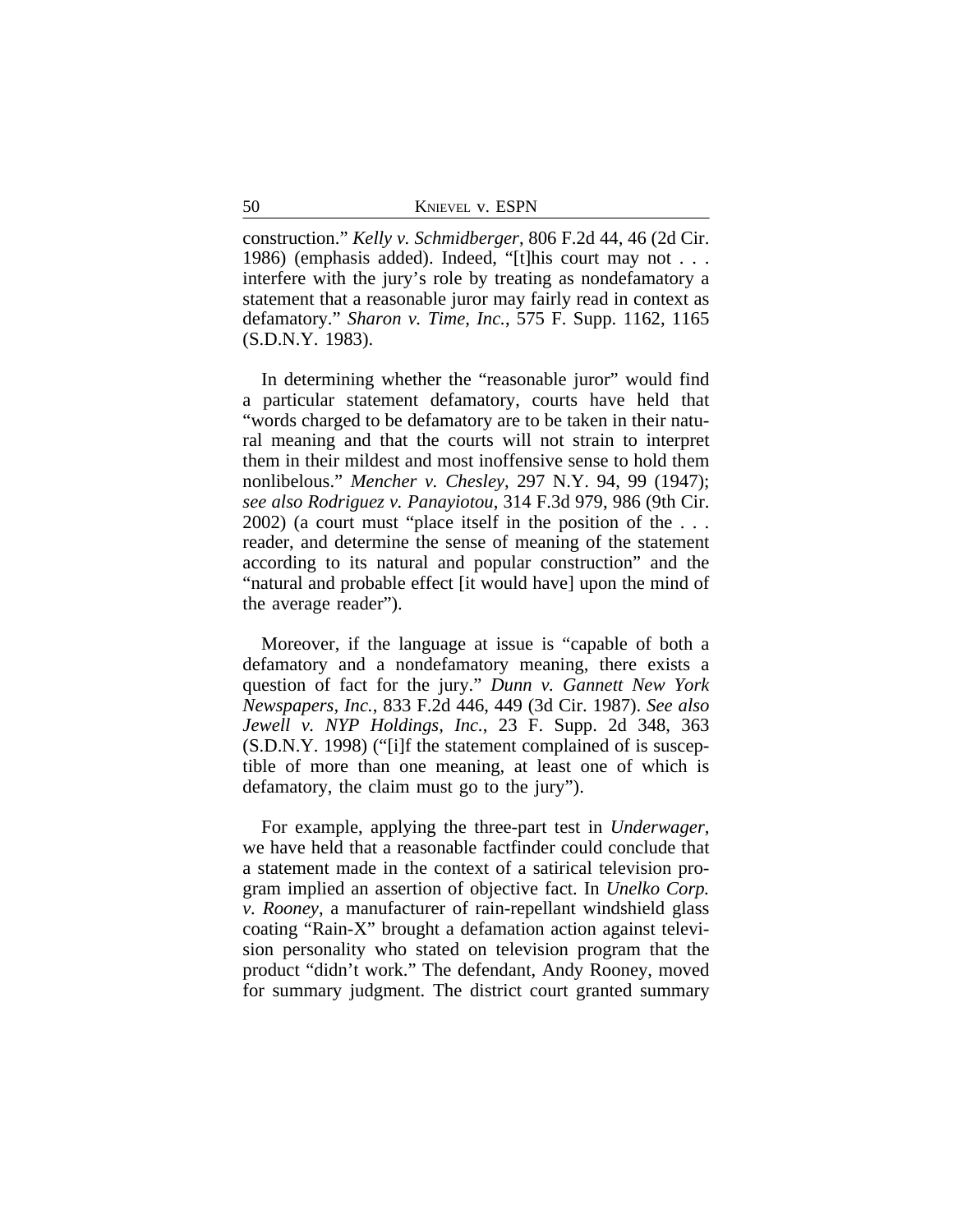KNIEVEL V. ESPN 51

judgment on the ground that none of Rooney's statements were capable of defamatory meaning. We reversed and held that "the tenor of Rooney's segment notwithstanding, the statement 'it didn't work' could reasonably be viewed as implying an assertion of objective fact." In so holding, this court reasoned that:

[t]he tenor of Rooney's segment notwithstanding, the statement 'it didn't work' could reasonably be viewed as implying an assertion of objective fact. *The humorous and satirical nature of Rooney's segment of '60 minutes' does not negate the impression that he was making a factual assertion about [the product's] performance when applied to his vehicles*. Although part of a humorous report, the statement 'it didn't work' was presented as fact and understood as fact by several viewers who wrote to CBS.**<sup>3</sup>** The humor in Rooney's statement about [the product] is derived not from hyperbole or exaggeration, but from the fact that his report of the product's effectiveness was the antithesis of what its inventor presumably desired. *Rooney's negative evaluation of [the product's] capabilities differs significantly from his personal assessment of the other items he received in the mail; thus it receives no protection based on the overall tenor of his '60 minutes' segment.* 

*Unelko*, 912 F.2d at 1054 (emphasis added).

<sup>&</sup>lt;sup>3</sup>Here, the Knievels allege several clients who saw defendants' web site, believed the slur and cancelled Mr. Knievel's contracts. *See* Knievel Complaint at  $\P$  6, p. 7.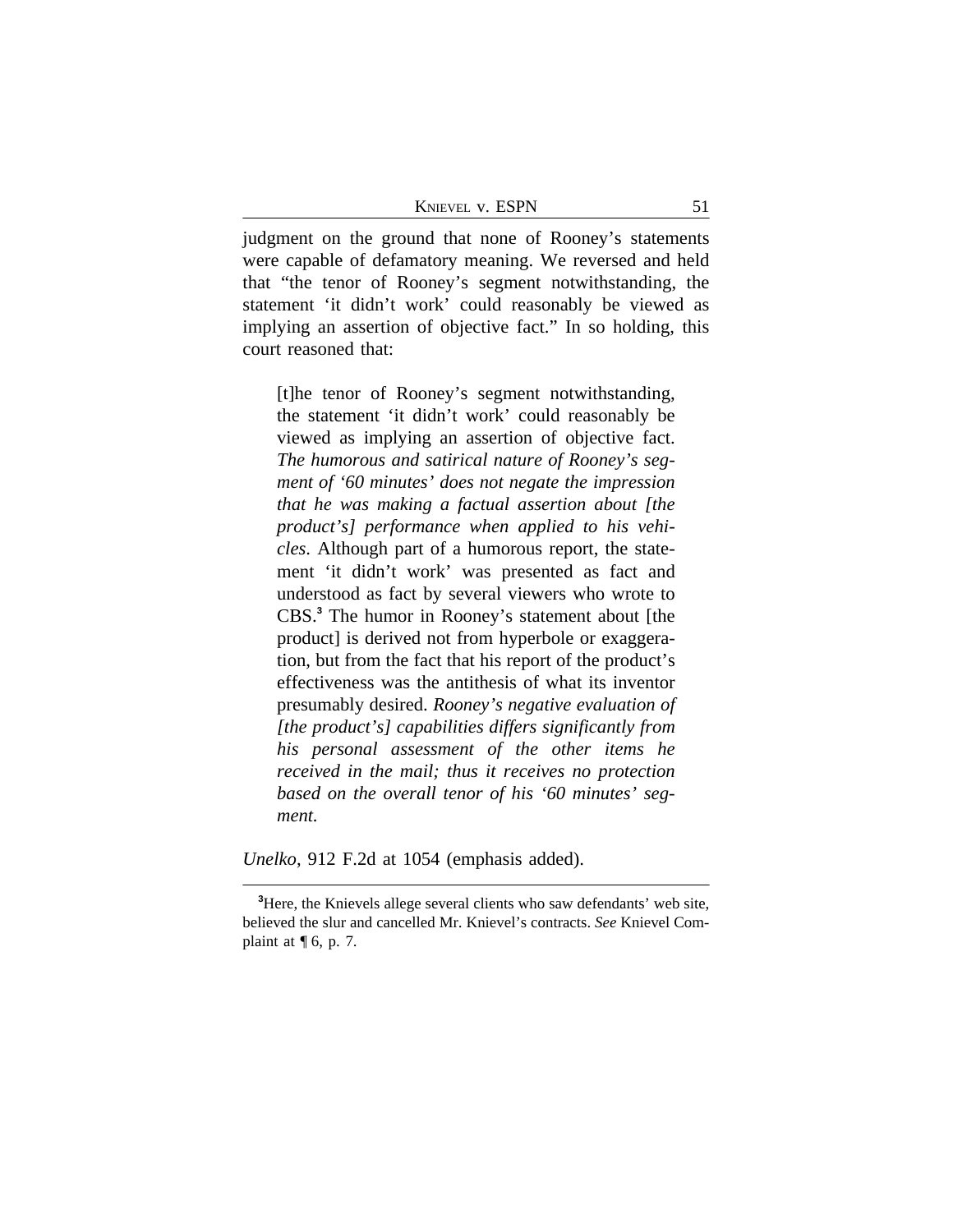# **A.** *Application of the Test to the Photo and Caption*

Here, while the Majority correctly states the Ninth Circuit's three-part test, it incorrectly applies the test to the properly pleaded facts in the present complaint.

#### **1.** *First Prong: Broad Context*

Under *Underwager*, the court first looks at the broad context in which the statement appears: "the general tenor of the work, the subject of the statements, the setting, and the format of the work." *Underwager*, 69 F.3d at 366.

The "broad context" here is correctly stated: the website on which the photo and caption at issue appear, EXPN.com, and the specific photo gallery (termed the "Green Carpet Gallery") with the caption "EXPN style." *See* Majority Op. at III.B.2. Here, the Majority concludes that when viewed in the broad context of the website on which the photo and caption at issue appear, the statement is not reasonably susceptible of defamatory meaning. *See* Majority Op. at III.B.2.

To determine whether a statement is defamatory, courts should first look at the publication in which the statement appears. For example, in *Falwell v. Flynt*, 805 F.2d 484, 484 (4th Cir. 1986), minister Jerry Falwell sued Larry Flynt, proprietor of Hustler Magazine, for libel, invasion of privacy and intentional infliction of emotional distress as a result of the magazine's running an advertisement depicting Falwell having sex with his mother in an outhouse. At the close of the evidence, the court dismissed plaintiff's claim for invasion of privacy. The jury rendered a verdict for the defendants on the libel claim, on the ground that "no reasonable man would believe that the parody was describing actual facts about Falwell." *Falwell*, 797 F.2d 1270, 1273 (4th Cir. 1986), *overruled on other grounds, Hustler Magazine v. Falwell*, 485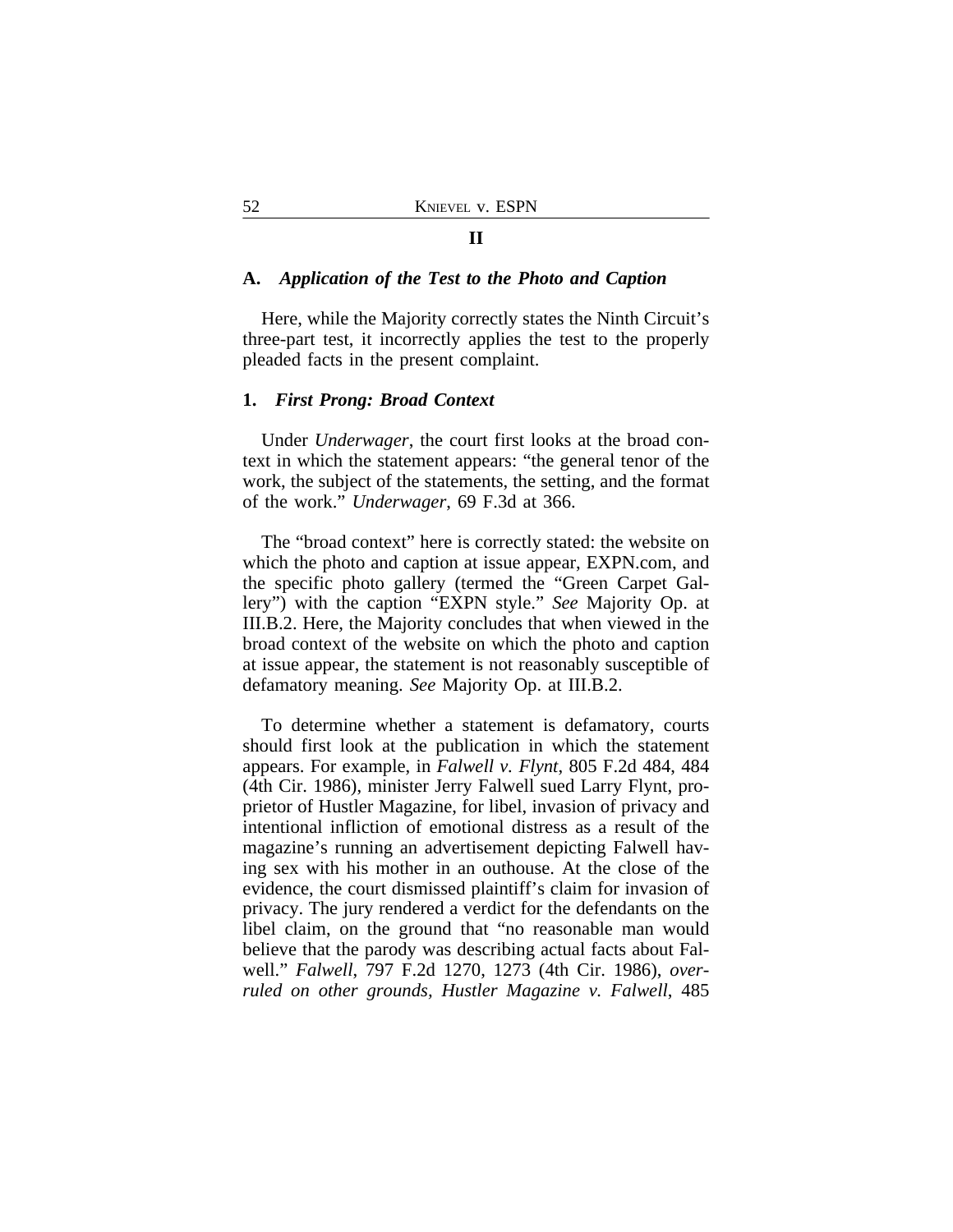| KNIEVEL V. ESPN |  |
|-----------------|--|
|-----------------|--|

U.S. 46 (1988). There were several grounds upon which the jury could have so concluded. For example: (1) the ad appeared in a satirical pornographic magazine; (2) the ad was inherently unbelievable insofar as Falwell was a religious minister; and (3) at the bottom of the page is a disclaimer which states: "*Ad parody — not to be taken seriously*" and the parody is listed in the table of contents as "*Fiction; Ad and Personality Parody*." *Id.* at 1272 (emphasis added).

Unlike the ad parody published in *Hustler* magazine in the *Falwell* case, here the EXPN website is not an overtly nonfactual, satirical publication,**<sup>4</sup>** nor does ESPN contend that it is. Here, there was nothing to suggest satire. ESPN was not holding up the "vices" of anyone to "ridicule or contempt," the function of satire. Second, it is not inherently unbelievable that a daredevil attract, and perhaps exploit, women. Last, there has not been a semblance of a disclaimer, then or now.

Second, in analyzing the broad context in which the photo and caption appear, the Majority's analysis of the "broad context" was erroneously narrowed by its acceptance of defendant's argument that to determine "broad context" all that matters is *to whom* the publication is targeted. The district court erroneously concluded that:

[the] language used [in the caption] make[s] it obvious that the target audience is teenagers and young adults who are likely to use many of the terms on the website in everyday conversation" and "[t]he website was directed at a younger audience.**<sup>5</sup>**

**<sup>4</sup>** *See also Dworkin v. Hustler Magazine, Inc.*, 867 F.2d 1188, 1193 (9th Cir. 1989) ("the appearance of the language in a magazine known for its pornographic content robs the statements of defamatory meaning") (internal citations omitted).

**<sup>5</sup>**There is no evidence in the record to support the district court's conclusion that the targeted audience is likely to use many of the terms in the website in everyday conversation. Nor can judicial notice be taken, had it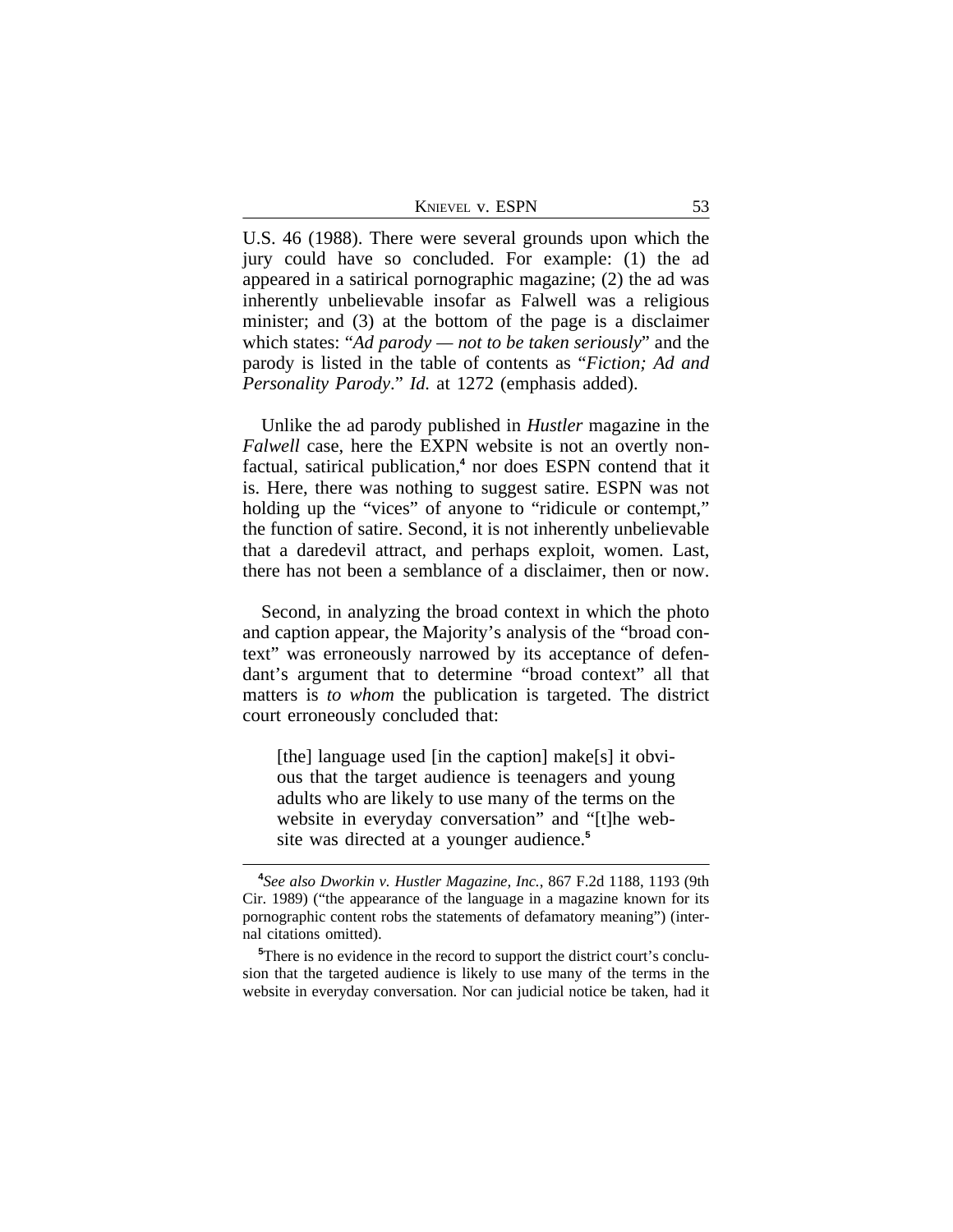| 54 | <b>KNIEVEL V. ESPN</b> |
|----|------------------------|
|    |                        |

*Knievel v. ESPN, Inc.*, 223 F.Supp. 2d 1173, 1180-1181 (D. Mont. 2002). The Majority erroneously follows suit. *See* Majority Op. at III.B.2 ("[t]he content of the EXPN.com main page is lighthearted, jocular, and intended for a youthful audience").

Since the EXPN.com event and website are targeted at the hip, young and irreverent who revel in slang and do not take statements "seriously," the Majority reasons "no harm, no foul." However, the case law does not allow a court to judge whether a statement is defamatory by asking who was *intended* to read or hear it. The true test is "who *did* read or hear it." The general law of defamation is that a publisher is liable for the unintended results of his publication. *See Tomaso v. Pan American*, 235 Cal. Rptr. 292 (1987). Moreover, as even the Majority acknowledges, the jocular intent of the speaker does not insulate him from liability. *See Polygram Records, Inc. v. Superior Court*, 216 Cal. Rptr. 252, 257 (Ct. App. 1985) ("jocular intent of the publisher will not relieve him from liability if it is reasonable not to understand the

been requested (which it was not) that youngsters call each other "pimps" in a jocular and light-hearted manner, rather than to provoke street corner fights. But even if we were to accept the stereotype of youth the Majority shares with the district court, neither consider a stereotype of other possible viewers: the more aged, the adolescents brought up in traditional or religious families, where modesty and decency are core values; the persons active in gender equity activities who greatly resent the power inequality which exists between pimps and prostitutes. One could go on. The point is the district court and the Majority have closed the door to consideration of the audience that makes up the "reasonable person" standard by which to judge the credibility of the statement, after positing a single stereotype: the "trash-talking" adolescent the alleged defamer claims to have targeted. Somewhat inconsistently, the Majority nevertheless inveighs against the anecdotal evidence offered by Knievel's attorney regarding the definition of the term "pimp." *See* Majority Op. at III.B.2. The function of the court at this pleading stage is not to choose between the versions to find what is credible; it is to determine whether plaintiffs' submission is conceivably credible.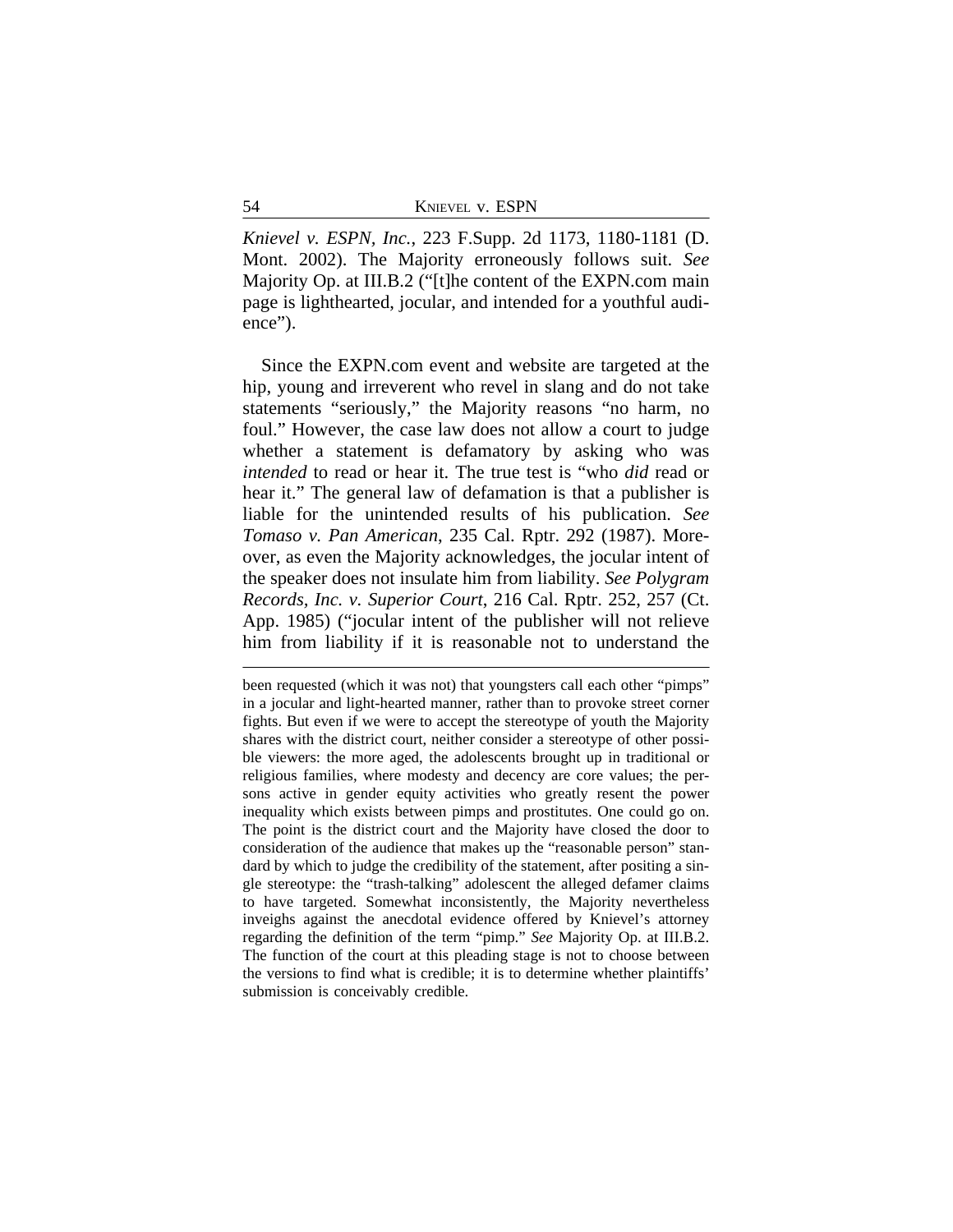| KNIEVEL V. ESPN |  |
|-----------------|--|
|                 |  |

utterance as a joke"); *see also Rodriguez v. Panayiotou*, 314 F.3d 979, 987 (9th Cir. 2002) (rejecting the argument that allegedly "humorous" language was protected where "the colorful and humorous language [defendant] used [ ] did not negate the impression that [defendant] was seriously maintaining [plaintiff] committed [the act]").

On this issue, the Majority's focus of claimed "broad context" is, quite simply, not broad enough. One should include not only the audience ESPN claims, and the court accepts, as the one targeted. What about those dowdy corporate bourgeois who are Knievel's clients and who allegedly have abandoned him because of the photograph and caption? Put another way, one cannot judge the liability of a defamer by the composition of what he claims is his targeted audience. One also has to consider not only who was *targeted*, but who was *hit*.

### **2.** *Second Prong: Specific Context*

We next analyze the specific context in which the statement was made, including "the extent of figurative or hyperbolic language used and the reasonable expectations of the audience in that particular situation." *Underwager*, 69 F.3d at 366.

In analyzing the specific context in which the defamatory statement appeared, courts will examine the type of language used both in the allegedly defamatory statement, and in nearby statements. This usually involves examination and comparison of specific phrases and words. *See Cochran*, 58 F. Supp. 2d at 1123-25; *Underwager v. Channel 9 Australia*, 69 F.3d 361, 367 (9th Cir. 1995) (considering examples of phrases broadcast in TV program to determine that negative statements about psychologist were opinion not fact); *Standing Comm. on Discipline of U.S.D.C. for the C.D. Cal. v. Yagman*, 55 F.3d 1430, 1440 (9th Cir. 1995) (considering specific context of "string of colorful adjectives" to determine that word "dishonest" was not factual assertion); *Horsley v.*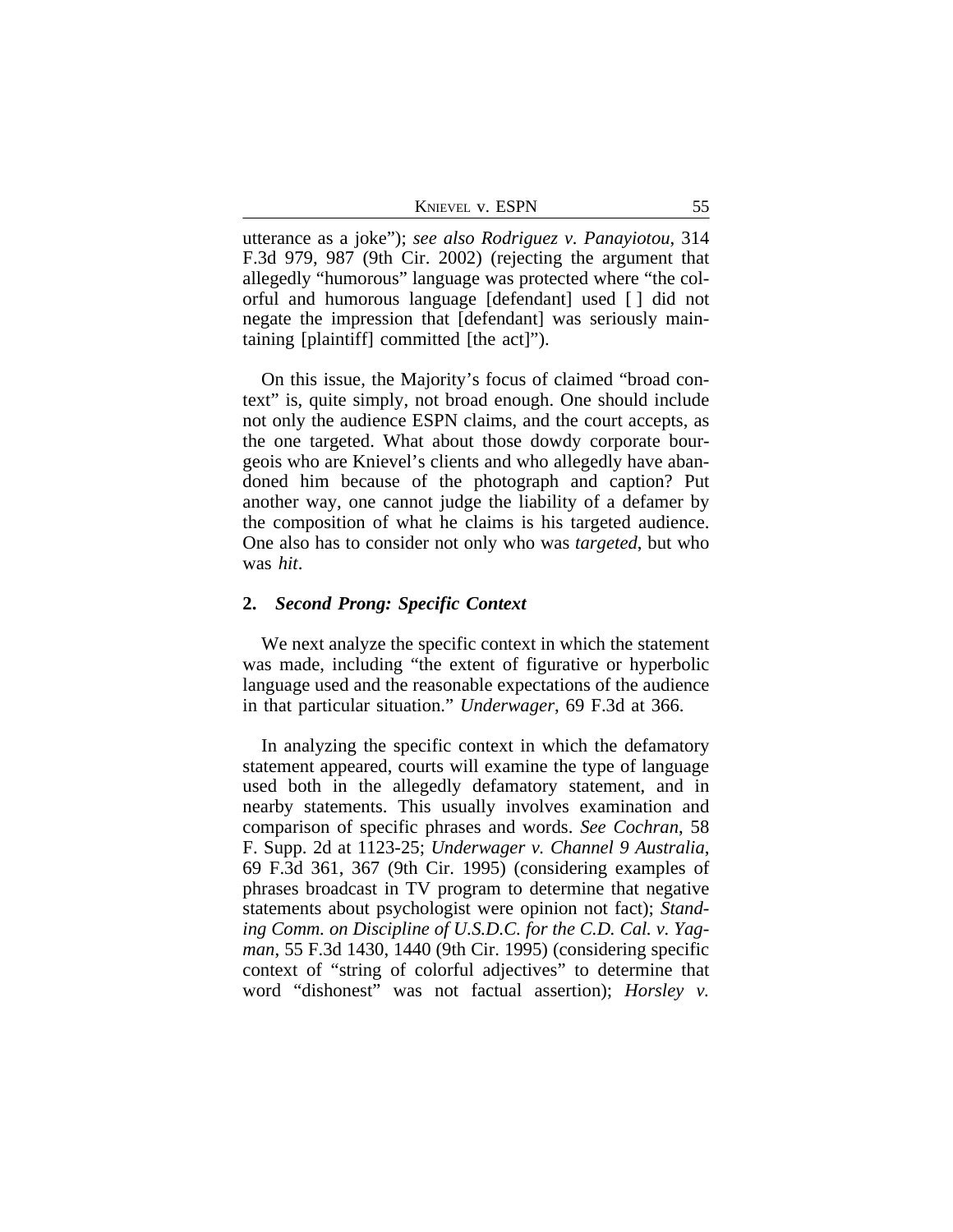| 56 | <b>KNIEVEL V. ESPN</b> |
|----|------------------------|
|    |                        |

*Rivera*, 292 F.3d 695, 702 (11th Cir. 2002) (examining specific context by comparing defendant's statements with plaintiff's, where allegedly defamatory statement was made during television talk show appearance).

We have recognized that "[e]ven in contexts in which the general tenor of the work suggests that the author is expressing personal opinions, it is possible that a particular statement of opinion may imply a false assertion of objective fact and therefore fall outside the scope of the First Amendment's protection." *Partington v. Bugliosi*, 56 F.3d 1147, 1155 (9th Cir. 1995); *Standing Committee on Discipline of the United States District Court for the Central District of California v. Yagman*, 55 F.3d 1430 (9th Cir. 1995) (per Kozinksi, J.).

Here, the Majority concludes that when viewed in the specific context of a photo gallery (the "Green Carpet Gallery") in which there were other photos and captions that included so-called "jocular phrases," the statement about Knievel was merely "loose, figurative and hyperbolic" and therefore not actionable. The Majority concludes:

[t]he overwhelming presence of slang and non-literal language guides our inquiry. The web pages immediately preceding and following the Knievel photo use slang words such as "hardcore" and "scoping" and slang phrases such as "throwing down a pose," "put a few back" and "hottie of the year," none of which were intended to be interpreted literally . . . .

Majority Op. at III.B.2.

Accordingly, the Majority concludes "[w]e think that any reasonable viewer would have interpreted the word 'pimp' in the same loose, figurative sense as well." Majority Op. at III.B.2. In reaching this dubious conclusion, the court articulates two principle rationales: (1) "pimp" has a "slang" meaning as well as a common meaning; thus, the slang meaning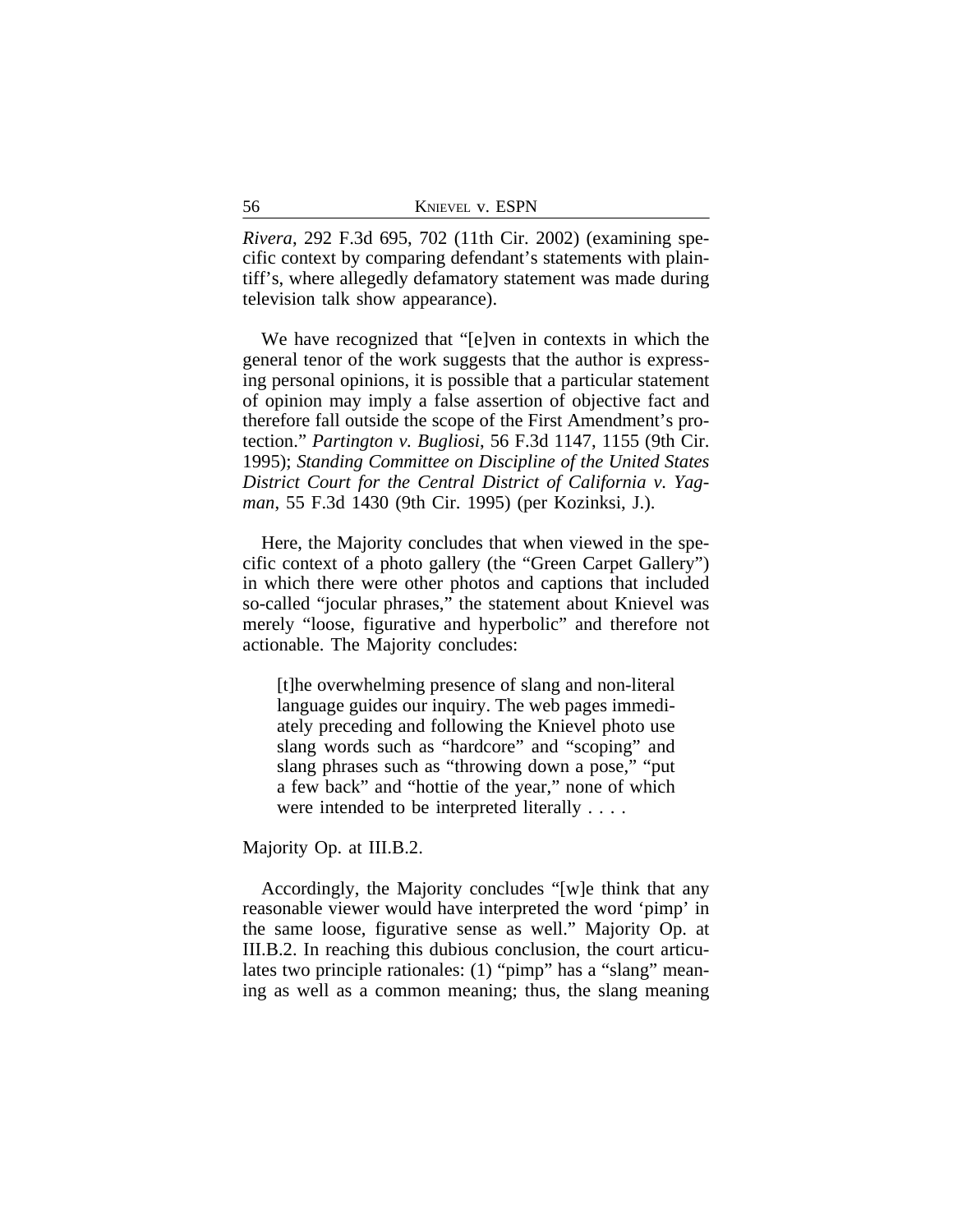| KNIEVEL V. ESPN |  |
|-----------------|--|
|                 |  |

excludes the common meaning; and (2) no reasonable person could view the photo and caption and believe that Knievel was a pimp and the women with him were whores. Both are incorrect.

#### a. *Slang v. Dictionary Definition of Term "Pimp"*

The Majority concludes that the definition of the word assigned by Plaintiffs is not the *only* definition and therefore that the term is not capable of defamatory meaning. *See* Majority Op. at III.B.2. Rather, the Majority reasons, in slang commonly used today, calling someone a pimp is not necessarily an insult and can be a compliment. *See* Majority Op. at III.B.2. & n. 8 ("[t]oday [pimp is] a very ambiguous term, used either as a compliment or an insult towards a male. In its positive form, it means that the person is 'cool.' In its negative form, it insults their attitudes, clothing, or general behavior").

This analysis is a classic example of circular reasoning. To conclude that the slang definition is the correct reference point is to decide the issue. Not so fast. Even were the hip usage—a sharp-dressing dude—*widespread*, even ESPN does not claim such meaning is *unanimous* amongst "average persons." *Norse v. Holt & Co.*, 991 F.2d at 567. That is as it should be, since "pimp's" pejorative meaning made it into *Webster's Collegiate Dictionary*, but not Appellees' hip offering nor, with respect, the Majority's application of the term.**<sup>6</sup>**

**<sup>6</sup>**According to *Webster's Collegiate Dictionary* (Tenth Edition), "pimp" is defined as: "Pimp. *n* [origin unknown] (1600): a man who solicits clients for a prostitute." *See also Oxford English Dictionary* (Second Edition): "*Subject* [Origin obscure] a. One who provides means and opportunity for unlawful sexual intercourse; a pander, procurer." *Webster's New International* (Second Edition): "n. 1. A procurer, pander." *American Heritage Dictionary of the English Language* (Third Edition): "Pimp, *n*. One who finds customers for a prostitute; a procurer." "Pimp, n. a go-between in illicit sexual affairs; especially, a prostitute's agent; a pander."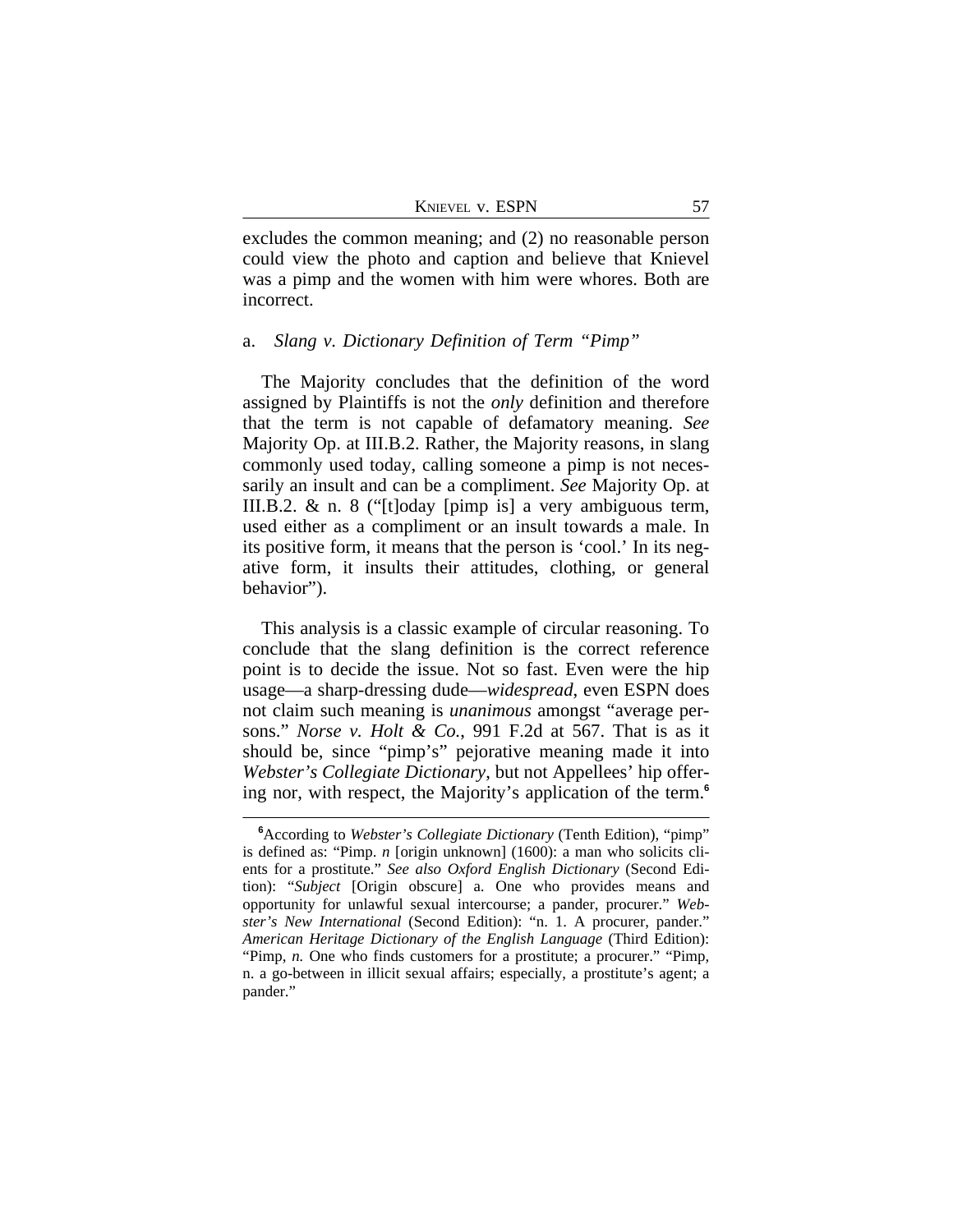| 58 | <b>KNIEVEL V. ESPN</b> |  |
|----|------------------------|--|
|    |                        |  |

As noted above, courts can look at *any* reasonable construction of a word to determine whether its use was defamatory. *See Flowers v. Carville*, 310 F.3d 1118, 1127-28 (9th Cir. 2002) (Kozinski, J.). For example, in *Flowers*, the court held that a statement by a presidential candidate's campaign aide that plaintiff had "doctored" documents was capable of defamatory meaning where a dictionary definition provided that "doctor" is a crime. The court reasoned:

[d]efendants argue that "doctor" can also be used in a neutral sense; *Webster's* does define it alternatively as "to adapt or modify for a desired end by alteration or special treatment," as in "[doctored] the play by tightening its whole structure and abridging the last act." *Id.* We doubt, though, that anyone would understand the statement in this sense — just as we doubt that anyone would assume Flowers "doctored" the tapes by nursing them back to health. At the very least, it isn't the only reasonable construction; if a statement is "susceptible of different constructions, one of which is defamatory, resolution of the ambiguity is a question of fact for the jury."

*Flowers,* 310 F.3d at 1127-28 (internal citations omitted). All the more here. In *Flowers*, a non-defamatory meaning of "doctor" had made its way into Webster's. A non-defamatory meaning—indeed any other meaning—of "pimp" has yet to do so. Even so, the use of allegedly "slang" language does not negate the fact that the statement is susceptible to different constructions — both of which are *reasonable*.

Indeed, in a recent case, the California Court of Appeals held that the term "pimp," allegedly used "in jest" was reasonably capable of defamatory meaning. *See Hughes v. Hughes*, 122 Cal. App. 4th 931 (Sept. 28, 2004). In *Hughes*, the plaintiff alleged that he was defamed by his sons' statement, published in the *Vanity Fair* magazine, that "[o]ur dad's a pimp." *Id.* at 934. The court concluded that the term "pimp"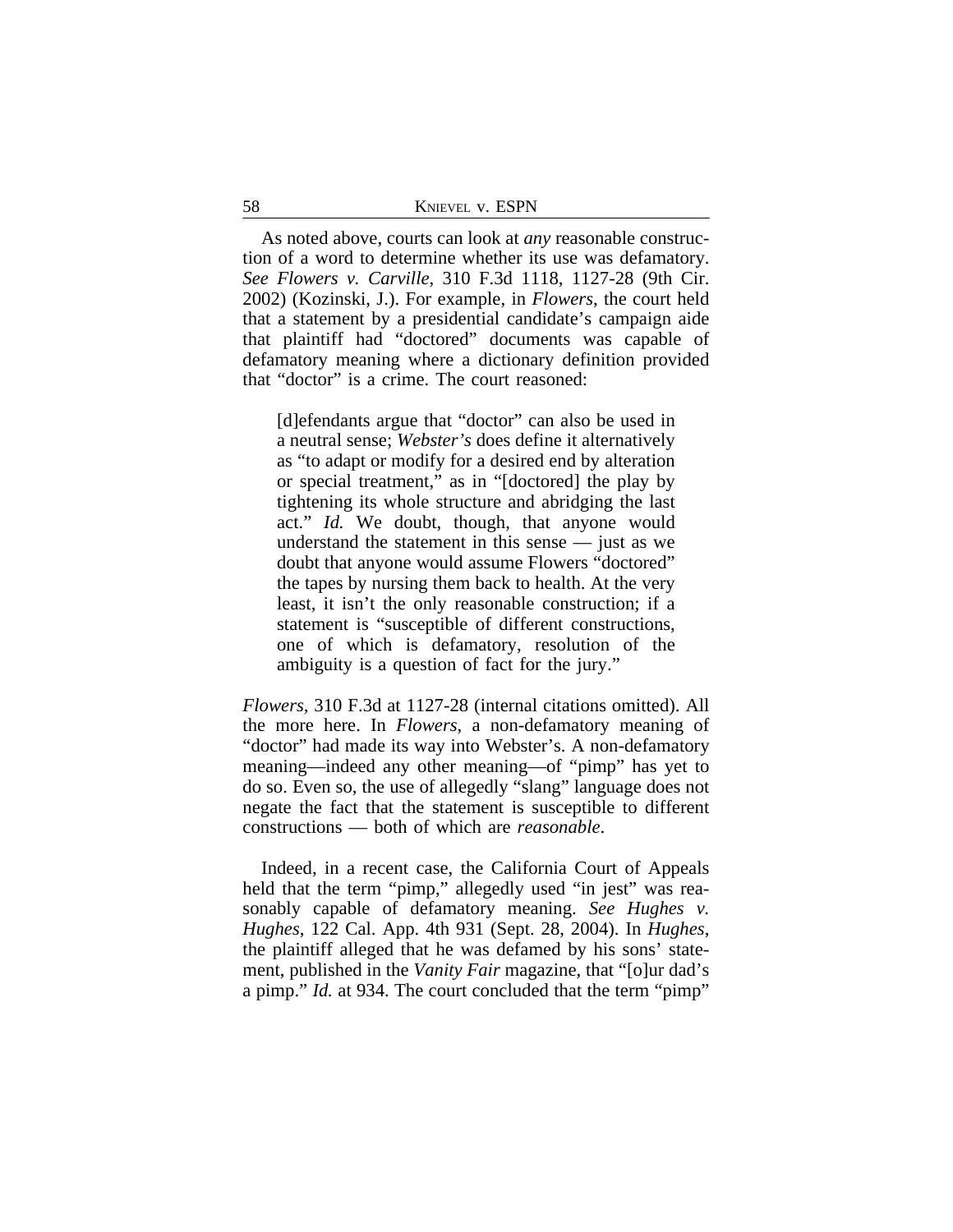| KNIEVEL V. ESPN |  |  |
|-----------------|--|--|
|                 |  |  |

was capable of defamatory meaning and the case was properly tried to a jury. In so holding, the court noted that "the dictionary definition of pimp is a man who solicits clients for a prostitute" and reasoned that, "[s]o long as the statement 'our dad's a pimp' can reasonably be understood to mean that plaintiff had at one time engaged in pimping activity, it was for the jury to determine if that is how the statement should be understood." *Id.* at 936-937 (citing *Merriam-Webster Online Dictionary* (2004) at <www.Merriam-Webster.com>).**<sup>7</sup>**

#### b. *"Loose, Figurative or Hyperbolic" Language*

The Majority next reasons that the term "pimp" is "loose, figurative or hyperbolic" language and is therefore not capable of defamatory meaning. *See* Majority Op. at III.B.2. Not so.

First, there is nothing "loose, figurative or hyperbolic" about the term "pimp." The noun describes criminal activity in Montana,**<sup>8</sup>** and should be especially loathsome to the "hip"

**8** *See* MONT. CODE ANN. § 45-5-602(1)(e) ("[a] person commits the [felony] offense of promoting prostitution if the person purposely or knowingly . . . procures a prostitute for a patron"). Moreover, procuring a prostitute is illegal in Nevada where the photograph was taken. *See* NEV. STAT. ANN. § § 201.300(1)(a), (f) *et seq.* ("[a] person who: (a) [i]nduces, persuades, encourages, inveigles, entices or compels a person to become a prostitute or to continue to engage in prostitution . . . (f) [r]eceives, gives or agrees to receive or give any money or thing of value for procuring or attempting to procure a person to become a prostitute or to come into this state for the purpose of prostitution is guilty of pandering").

**<sup>7</sup>**Alas, for plaintiff Hughes, in California, truth is still a defense. *See Hughes v. Hughes*, 122 Cal. App. 4th 931 (Sept. 28, 2004) (plaintiff alleged that statement "our dad's a pimp" was defamatory; defendants contended that truth was a defense under California law; by special verdict, the jury held that defendants did not defame plaintiff; plaintiff appealed on the ground that, *inter alia*, the evidence in support of the verdict was insufficient and the court gave an erroneous jury instruction; California Court of Appeal affirmed, holding that evidence of past and present actions was sufficient and relevant to a determination of whether the allegedly defamatory statement was true and the jury was properly instructed). But note, Hughes got a trial; his complaint was not dismissed.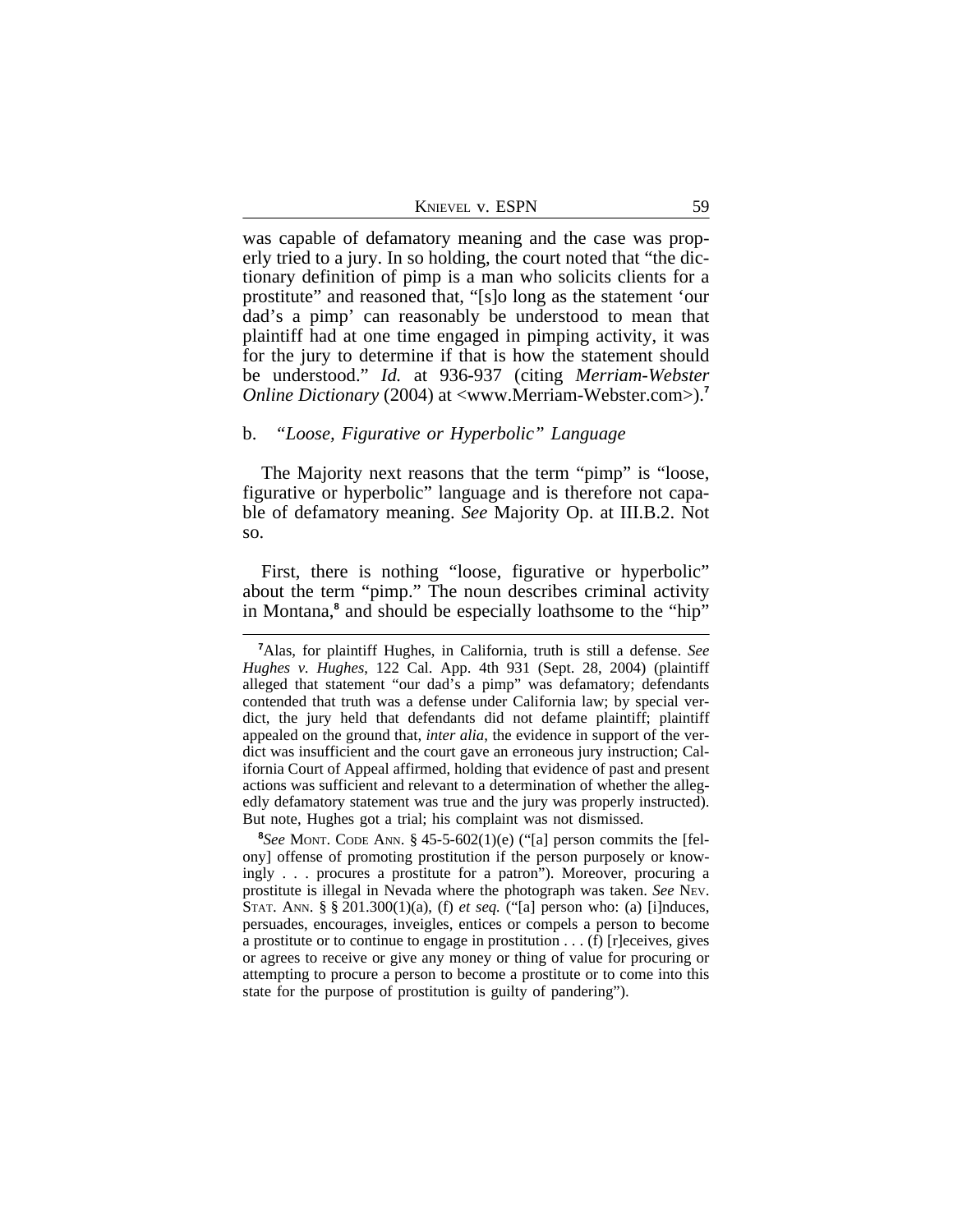who sometimes espouse political correctness, for it connotes despicable sexist conduct of domination and exploitation.

Second, the terms used to describe the other individuals ESPN displayed in the photo gallery implicitly allude to an individual's promiscuity ("share the love"; "hottie"), conceit and self-centeredness ("throwing down a pose"), drinking prowess ("put a few back"), attitude ("hardcore") and general hipness ("give a shout out to EXPN"). Slang is used to describe being left alone, greeting someone or drinking beer. These terms are aptly deemed "loose, figurative and hyperbolic" phrases.

On the other hand, the description of Knievel is unique. While all the others are described in terms implying fun-filled misconduct of one sort or another, *only Knievel* was described as a *criminal,* per dictionary definition. For example, the promiscuous women are called "hotties", not "whores" or "sluts"; the beer-drinkers are not called "public drunks." None of the other terms describes *any* criminal activity, much less the loathsome anti-feminist characteristics of a "pimp."

The "loose, figurative and hyperbolic" language used to describe the other individuals actually highlights the fact that while all others are described as sexy, hip and with-it, the hard, factual description of plaintiff as a *criminal* and abuser of women is reserved for Knievel. Courts have recognized that "[s]tatements that could reasonably be understood as imputing specific criminal or other wrongful acts are not entitled to constitutional protection merely because they are phrased in the form of an opinion." *Standing Committee on Discipline v. Yagman*, 55 F.3d 1430, 1440 (9th Cir. 1995) (statement that judge was "drunk on the bench" was actionable and not mere rhetorical hyperbole).

It may well be that some people reading the web site take "pimp" to be a commendation indicating "cool," but that is not what the complaint has alleged, nor what the district court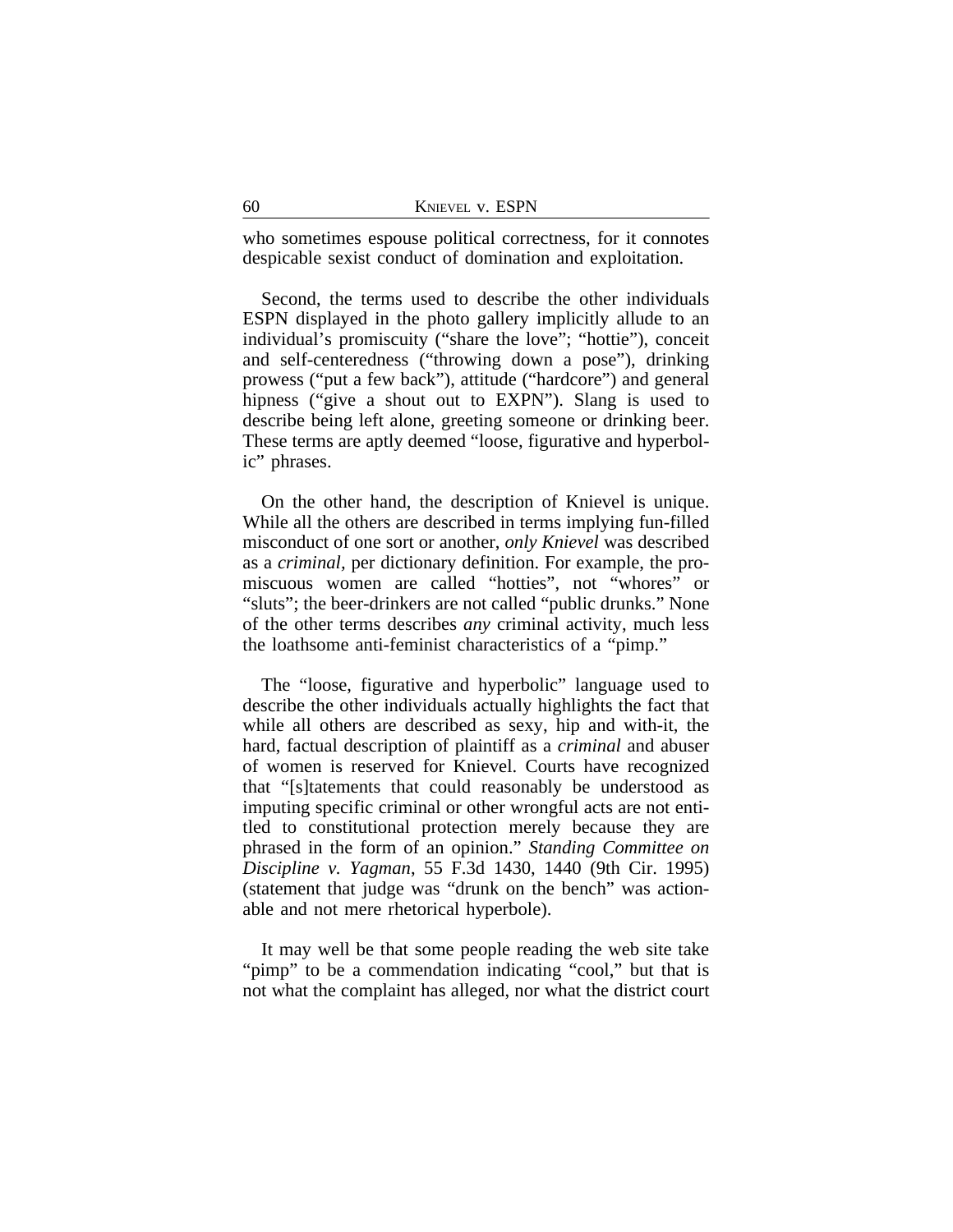| KNIEVEL V. ESPN |  |
|-----------------|--|
|                 |  |

found to be a reasonable interpretation (before that interpretation was massaged by tendentious interpretations of "context"). *See Knievel v. ESPN, Inc.,* 223 F. Supp. 2d 1173, 1180 & n. 1 (D. Mont. 2002) (concluding that "[t]he Court concludes that use of the term pimp is capable of the meaning prescribed by Plaintiffs: that Evel and Krystal Knievel were involved in criminal activity involving prostitution").

Is it so "unreasonable" to conceive of an executive of a certain age, concerned with his market share of "average person" consumers, believing that a reputed daredevil has decided to supplement his income by living off "his ladies," a couple of which are shown in the photo? Again, so long as *a* reasonable interpretation is defamatory, plaintiff has stated a claim for relief. *See Kaelin*, 162 F.3d at 1040.

# **3.** *Third Prong: Susceptibility of Being Proven True or False*

Finally, under the Ninth Circuit's three-part test, the court must determine whether the "statement itself is sufficiently factual to be susceptible of being proved true or false." *Underwager*, 69 F.3d at 366.

This is the strongest element in favor of plaintiff. Whether one is a "hottie" may depend upon who is saying it, and, perhaps, his recognized expertise in identifying "hotties." One man's "hottie" may be another's "dog." It may depend against whom one is being compared. Different speakers can mean different things by that term. Similarly, "hardcore." These are relative adjectives defining subjective attitudes of sexual prowess or promiscuity and attitude.

In contradistinction, "pimp" has a literal dictionary definition that is clearly susceptible of being proven true or false. The Majority eludes this inconvenient fact when it ignores the dictionary definition and simply takes the "slang" definition of "pimp" as the *only* usage which the law allows. It is uncon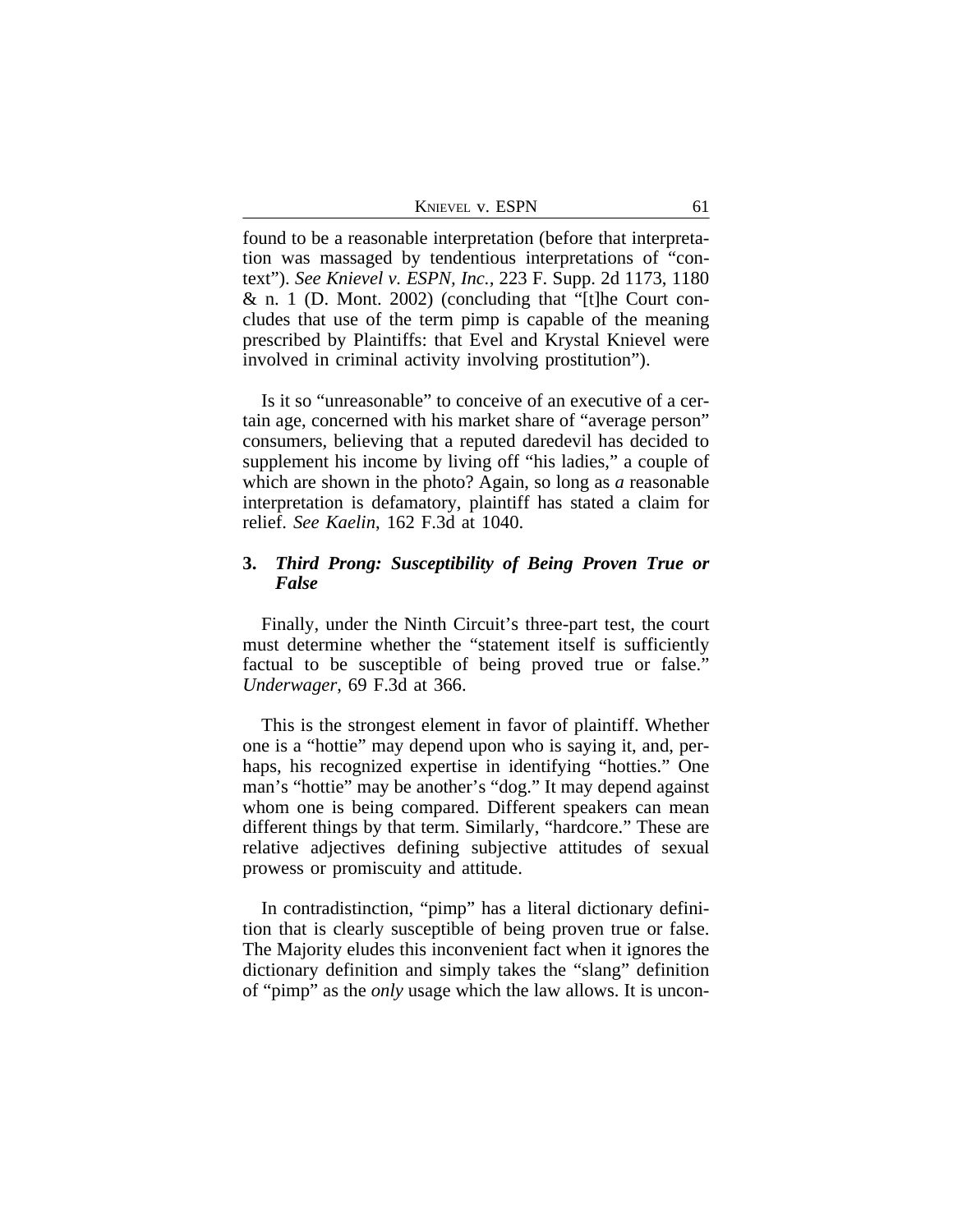troverted that, in the *literal* sense of the word, the term pimp "is sufficiently factual to be susceptible to being proved true or false." Majority Op. at III.B.2. However, the Majority assumes that the question is whether the *slang* usage of "pimp" is capable of being proven true or false. Not surprisingly, the Majority concludes it is not. It seems equally plausible that, when used in the slang sense, the term "pimp" is irreducibly subjective and not capable of being proved true or false. However, the Majority's analysis begs the question by impermissibly reducing the possible meaning of "pimp" from common usage to slang. Moreover, the Majority's reasoning is contrary to the caselaw: the issue is whether an "average person" *in the community* (not just the slang users) would consider the term "pimp" defamatory.

## **III**

The fundamental principle of First Amendment law is to facilitate the search for truth by encouraging "uninhibited, robust and wide open" public debate. *New York Times v. Sullivan*, 376 U.S. 254, 270 (1964). One can agree that "public debate [must] not suffer for lack of 'imaginative expression' or the 'rhetorical hyperbole' which has traditionally added much to the discourse of our Nation." *Falwell*, 485 U.S. at 53- 55.

However, in my view, the word "pimp" is reasonably susceptible to a defamatory meaning. Were the court to hold that the district court erred in denying the defendant's motion to dismiss, it would do no more than decide that the complaint presents an issue of fact for a jury to decide.**<sup>9</sup>** In my view, it

<sup>&</sup>lt;sup>9</sup>Or perhaps, the court would dismiss on motion for summary judgment, were the defendant to establish, by evidence, and beyond material triable issues of fact, all of the factual premises upon which the Majority here relies: (1) the only audience that saw the show were adolescents; (2) all such adolescents are so hip they understand only the slang usage of "pimp"; (3) all such adolescents use "pimp" in exclusively jocular and light-hearted exchanges. Perhaps the defendant could establish all these foundational facts, but one tends to doubt a broadcaster would hazard representing to its advertisers such a restricted audience.